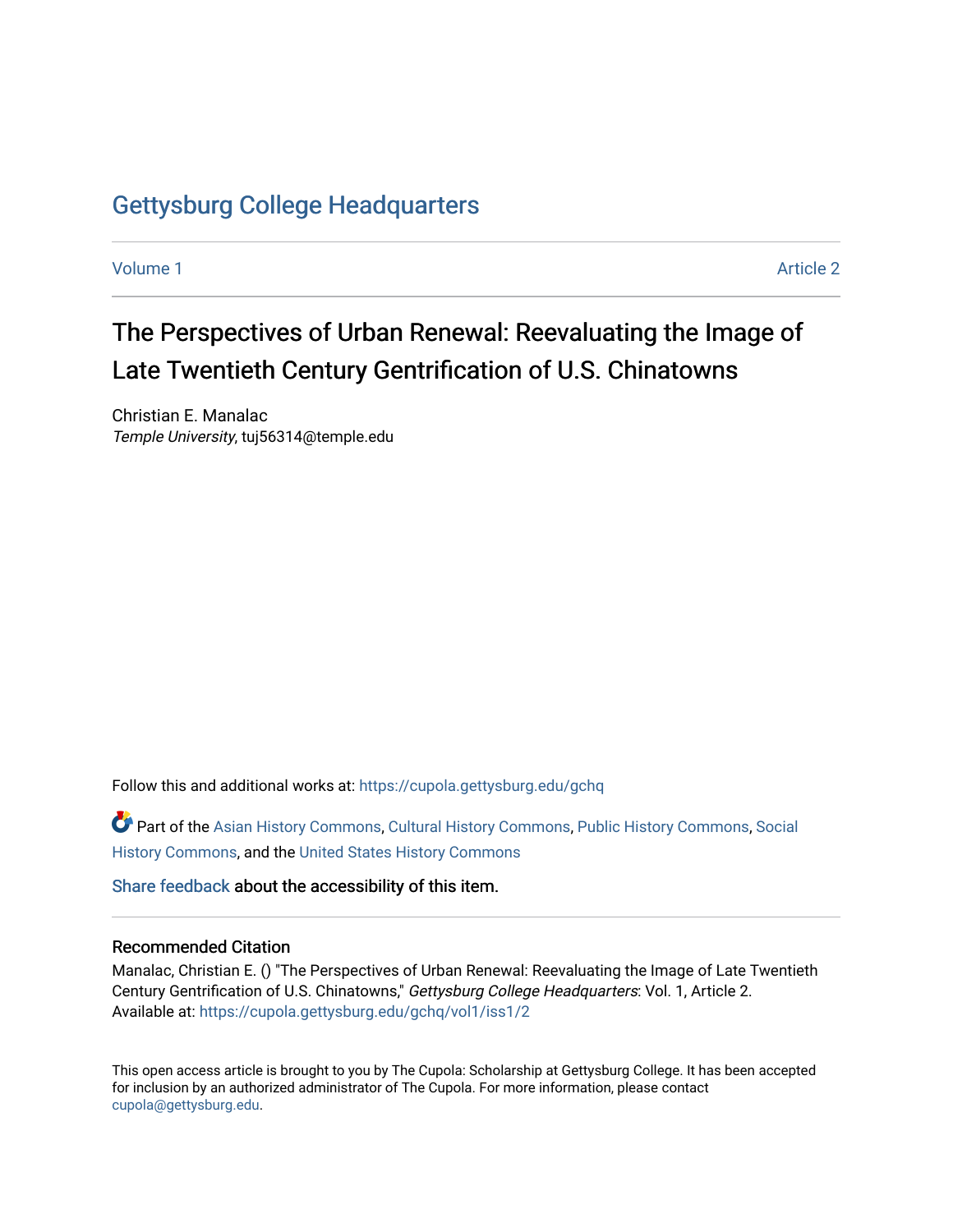### The Perspectives of Urban Renewal: Reevaluating the Image of Late Twentieth Century Gentrification of U.S. Chinatowns

#### **Abstract**

Urban renewal or gentrification has affected many low-income minority families in the United States with redevelopment projects that destroyed their neighborhoods for the affluent white middle class. Unlike, many minority groups who protested against the intrusive practice Chinatowns communities saw themselves divided over the issue. Chinatowns throughout the nation benefitted from redevelopment projects that brought new investments into their neighborhoods' businesses, but like other minority neighborhood, they also suffered as their residents were displaced. This case study examines the debates over urban renewal of Philadelphia and Washington D.C's Chinatowns through local newspaper coverage from the 1970s-1990s. Specifically, this study uncovers the patterns, voices, and circumstances that led to the preservation or destruction of these Chinatowns due to gentrification. While Washington D.C's Chinatown embraced urban renewal projects to bolster its businesses and witnessed the transformation of its neighborhood into a culturally co-opted tourist site, Philadelphia's Chinatown took the path of protest and successfully fought for the survival of their neighborhood as a cultural bastion. These inner conflicts over redevelopment revealed that Chinatowns had to make difficult decisions regarding the future of their neighborhoods and gentrification. The results of that decision created two frameworks of Chinatowns that continue to persist today: Chinatowns that continue their role as an ethnic enclave or the conversion of Chinatowns into economic cash cows for tourism. Future research needs to incorporate the diverse voices in all neighborhoods affected by gentrification and examine how communities choose to navigate the phenomenon in the present day.

#### Keywords

U.S. Chinatowns and Gentrification, Urban Renewal, Urban Redevelopment, Gentrification

#### Cover Page Footnote

I would like to show my deepest appreciation for Dr. Eileen Ryan of Temple University for her constant support throughout this writing process. From countless meetings to informative edits, she has done so much for me to improve both as a writer and as a person. Thank you! I would like to thank Dr. Ralph Young of Temple University for his efforts at reviewing and sending insightful feedback for the many drafts I sent him during the writing process. Dr. Young's unique perspective allowed me to finalize the focus of my project and I am grateful for his support. I would also like to thank my classmates in HIST 4997 for their help and support as we all drafted our papers. They helped motivate me to complete my project and make it into a piece I am truly proud of.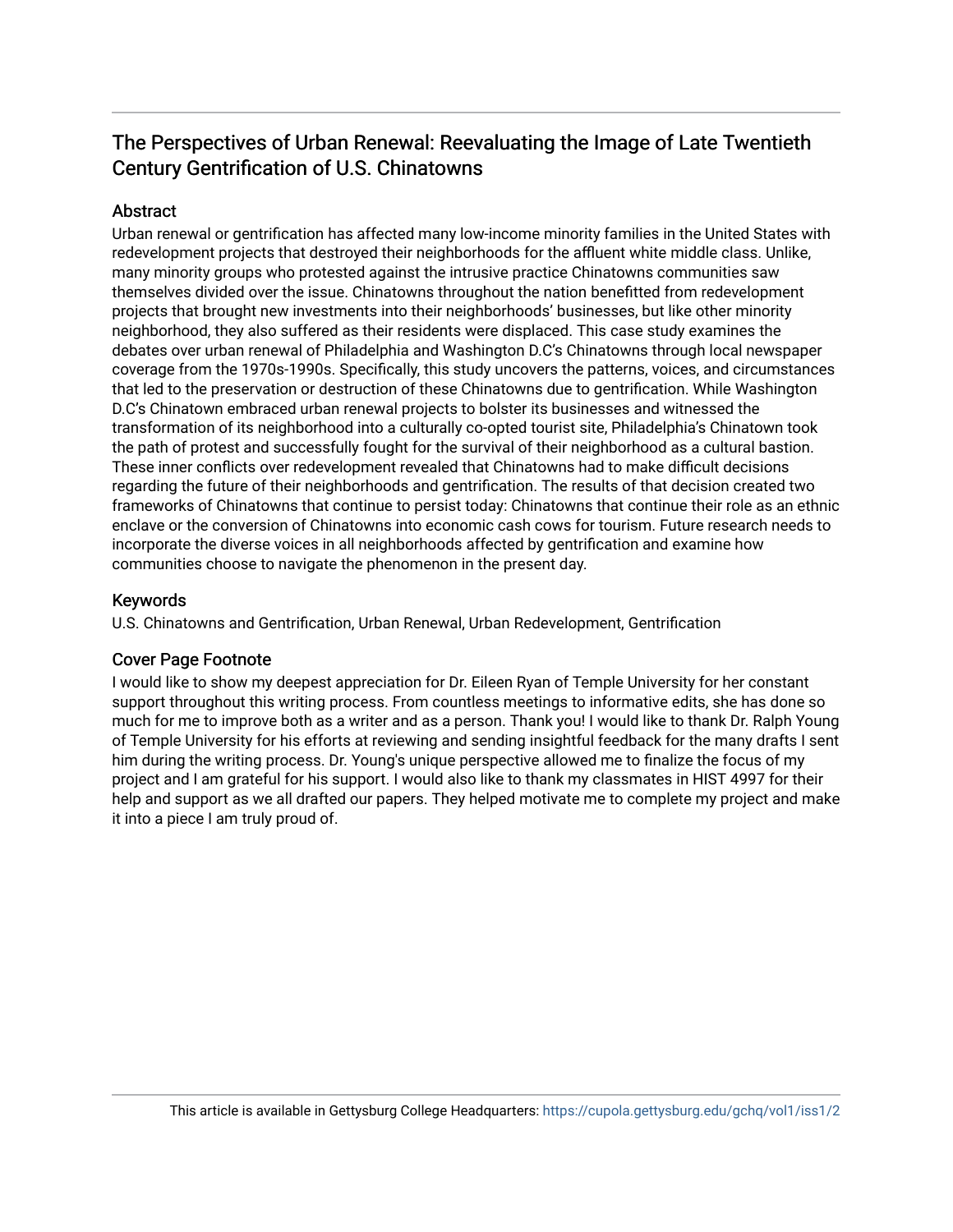# **The Perspectives of Urban Renewal: Reevaluating the Image of Late Twentieth Century Gentrification of U.S. Chinatowns -** *Christian E. Manalac*, *Temple University*

*"Most people seem to think more, and improved housing is one of Chinatown's basic needs. Chinatown is too small to serve both business and residential purposes… Maybe it would be better if the people moved out and it was made into an attractive commercial and tourist center."<sup>1</sup>*

#### **Introduction**

 $\overline{\phantom{a}}$ 

The above statement spoken by Temple University History Professor Dr. Sin Ming Chiu in 1969, represented the tensions within Chinatown communities on the idea of urban renewal. Planners of urban renewal reimagined cities as places of tourism and feats of modernization that can meet the demands of a new globalized world. Minority communities such as Chinatown were oftentimes destroyed as a result of these redevelopment projects to realize the goals of urban planners.<sup>2</sup> From the end of World War II to the dawn of the 21st century, minority neighborhoods all across the United States saw their livelihoods threatened with the rise of urban renewal projects that sought to revitalize deteriorated cityscapes for the future.

Faced with this challenge to their identities, minority neighborhoods in American cities debated the value of urban renewal. Many hoped these projects would turn their decayed communities into vibrant living spaces filled with happy families. But these projects oftentimes failed to help minority neighborhoods and instead, worked for the interests of the white affluent middle class.<sup>3</sup> An intriguing perspective in the urban renewal debate would be from U.S. Chinatowns who also saw it as a divisive issue. Chinatowns, unlike most marginalized neighborhoods, benefitted from urban renewal by using financial investments from those projects

<sup>1</sup> *Philadelphia Evening Bulletin,* Nov 16, 1969, *Philadelphia Evening Bulletin Mounted Clippings*, Box 14, SCRC 169C, 1884-1729, Special Collections Research Center, Temple University Libraries, Philadelphia, Pennsylvania.

<sup>2</sup> Samuel Zipp and Michael Carriere, "Introduction: Thinking through Urban Renewal," *Journal of Urban History* 39, no. 3 (May 2013): 360.

<sup>3</sup> R.J, Chaskin, and Joseph, M.L., "Positive' Gentrification, Social Control and the 'Right to the City," in *Mixed-Income Communities: Uses and Expectations of Space and Place*, *International Journal of Urban and Regional Research* 37, no. 2 (2013): 481.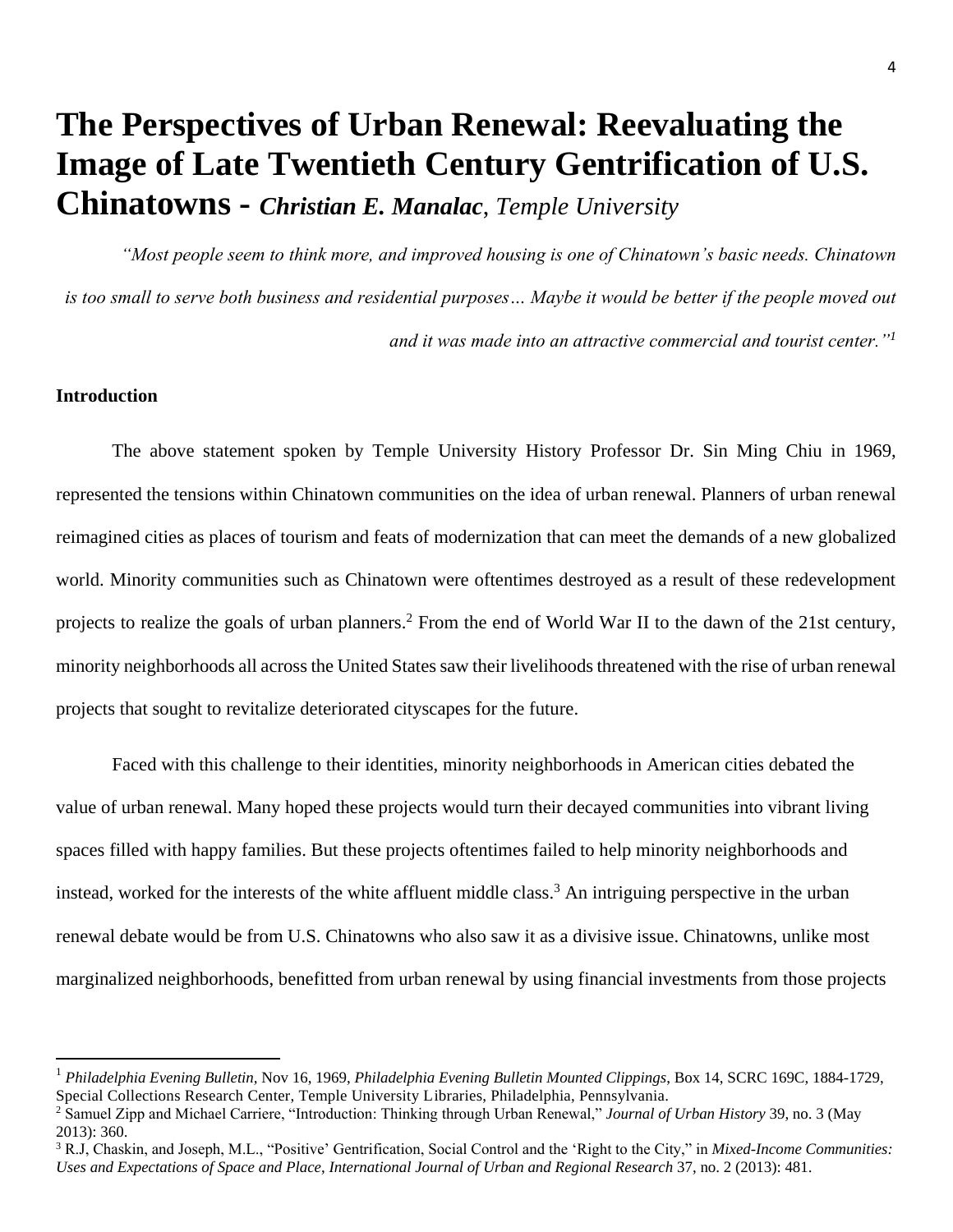to fuel their cultural tourist economy. But this form of development came at the expense of the communities' residential needs. This toxic battle between profits and people dominated arguments over development projects in Chinatowns in the late 20th century and represented the complexity of the issue for many minority neighborhoods during this era of change.<sup>4</sup>

This research paper tackles the debates on urban renewal by examining the two Chinatowns of Philadelphia and Washington D.C. in the postwar era. Specifically, this case study will uncover the patterns, attitudes and circumstances that led to the survival or destruction of Chinatowns due to redevelopment. Urban renewal is typically portrayed by the public as a battle between local neighborhoods and urban developers over city spaces. But the Chinatown debates also uncovered intense inter-community conflict between residents who saw a need for neighborhood revitalization against others who saw urban renewal as a destructive force. Chinatown business owners often preferred urban development projects that increased their profit margins, while homeowners focused on maintaining and improving residential areas. I argue that the Chinatown urban renewal debates of the 1970s-1990s forced the neighborhoods to make a crucial decision regarding their communities and redevelopment. The results of that decision created two frameworks of Chinatowns that would define these communities in the future. Chinatowns either cemented their place as an ethnic enclave for the Asian community or they became culturally inauthentic Chinatowns dedicated to economic tourism.

#### **Historiography**

 $\overline{\phantom{a}}$ 

The phenomenon of urban renewal dominated the histories of American cities during the 20th century. Laws such as the 1949 and 1954 United States Housing Acts gave many U.S. cities billions of dollars in federal funds and resources to renovate their urban cores.<sup>5</sup> The funds from those laws birthed the first era of urban renewal from 1949 to 1974, which was a time of mass redevelopment of ghettos across U.S. cities. The redevelopment of these low-income locations was intended to spur economic development by attracting middle-

<sup>4</sup> Kartik, Naram, "No Place Like Home: Racial Capitalism, Gentrification, and the Identity of Chinatown," *Asian American Policy Review* 27, no. 16 (2017): 37-39.

<sup>5</sup> Samuel Zipp and Michael Carriere, "Introduction: Thinking through Urban Renewal," *Journal of Urban History* 39, no. 3 (May 2013): 359.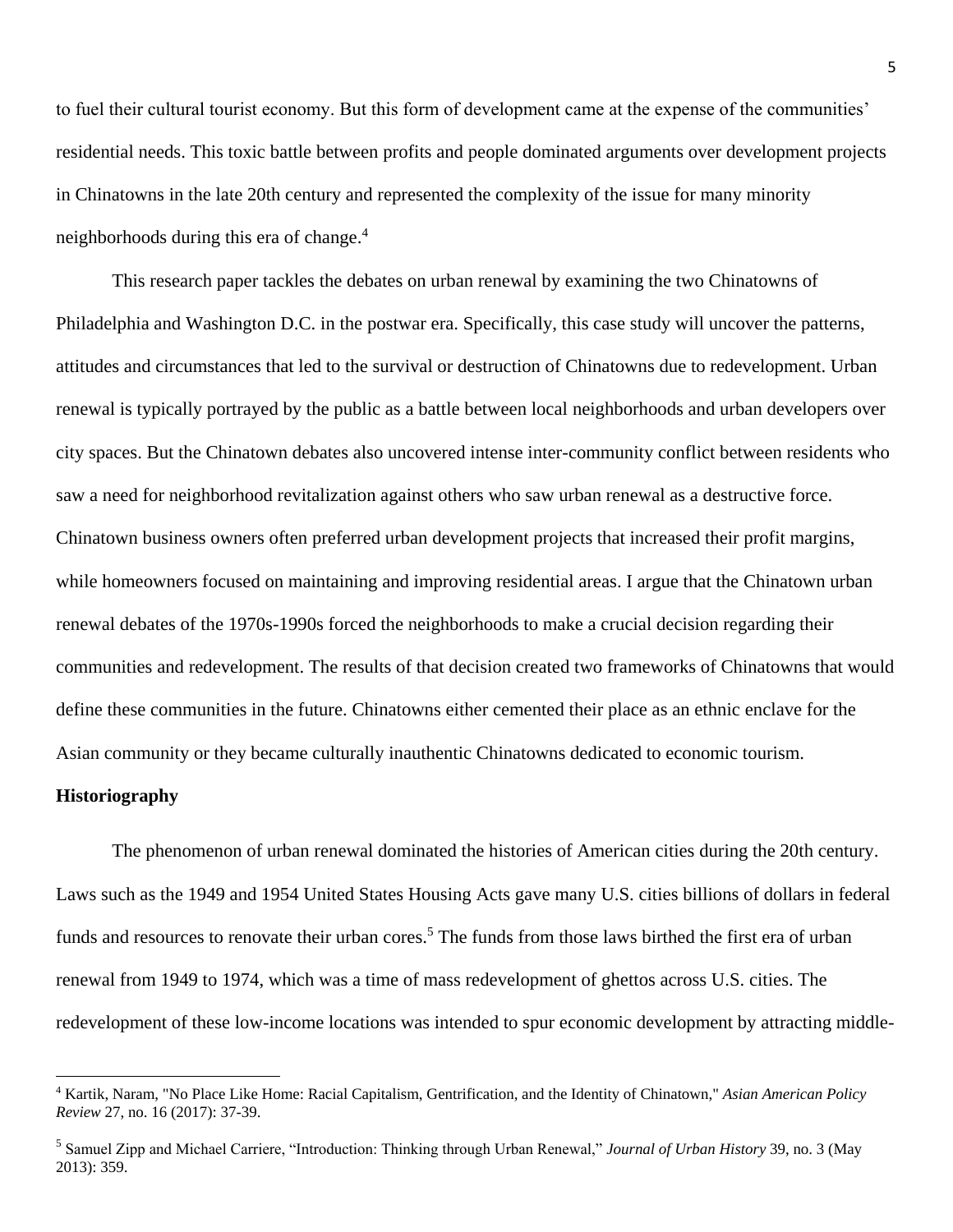class residents to the urban core.<sup>6</sup> In reality, these redevelopment projects eradicated many minority neighborhoods in the name of "progress" and forced many historic minority communities to move out from urban spaces they had called home for generations.

In 1964, sociologist Ruth Glass coined the term "gentrification" to describe the process of urban renewal. Glass' concept inspired a vast international body of scholarship, which identified gentrification as a predatory phenomenon that displaced low-income communities for the interests of the white middle class.<sup>7</sup> Supporters of gentrification, which oftentimes were urban planners or pro-business community leaders, argued against Glass' definition asserting that they only intended to reverse the decline of low-income neighborhoods through revitalization projects, while opponents of gentrification, such as local community advocates, agreed with Glass and saw it as a frightening experience that uprooted residents who were typically poor. In their 2017 study of gentrification in Chicago and New York, sociologists Jeffrey M. Timberlake and Elaina Johns Wolfe indicated various factors that made certain neighborhoods more susceptible to gentrification such as the location of these neighborhoods to their city's entertainment districts and economic centers. Other factors included disinvestment, low-quality housing stock and deteriorating infrastructure common to minority neighborhoods.<sup>8</sup> Advocates of urban renewal in the post-war era framed the process as a positive force that brought long overdue upgrades to deteriorating neighborhoods in the United States. An example of such an advocate would be former Philadelphia mayor Wilson Goode in 1990 who claimed: "We [city government] made the area [North Philadelphia] more appealing for public investment, and I think that private dollars will follow."<sup>9</sup> Despite Mayor Goode's belief in private investment as a means to revitalize low-income neighborhoods, the horrifying experiences of the victims of gentrification illustrate the dangers of that mindset.

<sup>6</sup> Derek S. Hyra, "Conceptualizing the New Urban Renewal: Comparing the Past to the Present," *Urban Affairs Review* 48, no. 4 (July 2012): 502.

<sup>7</sup> Samuel Thompson and Willis Keya, "Gentrification and Its Implication in the United States," In *Urban and Regional Planning and Development,* eds. Thakur R., Dutt A., Thakur S., Pomeroy G, (Springer: Cham, 2020), 338.

<sup>&</sup>lt;sup>8</sup> Jeffrey M. Timberlake, and Elaina Johns-Wolfe, "Neighborhood Ethnoracial Composition and Gentrification in Chicago and New York, 1980 to 2010," *Urban Affairs Review* 53, no. 2 (March 2017): 237.

<sup>9</sup> Leslie Schism, "A Neighborhood Struggles for a Revival: Focus: Philadelphia," *New York Times,* Nov 18, 1990.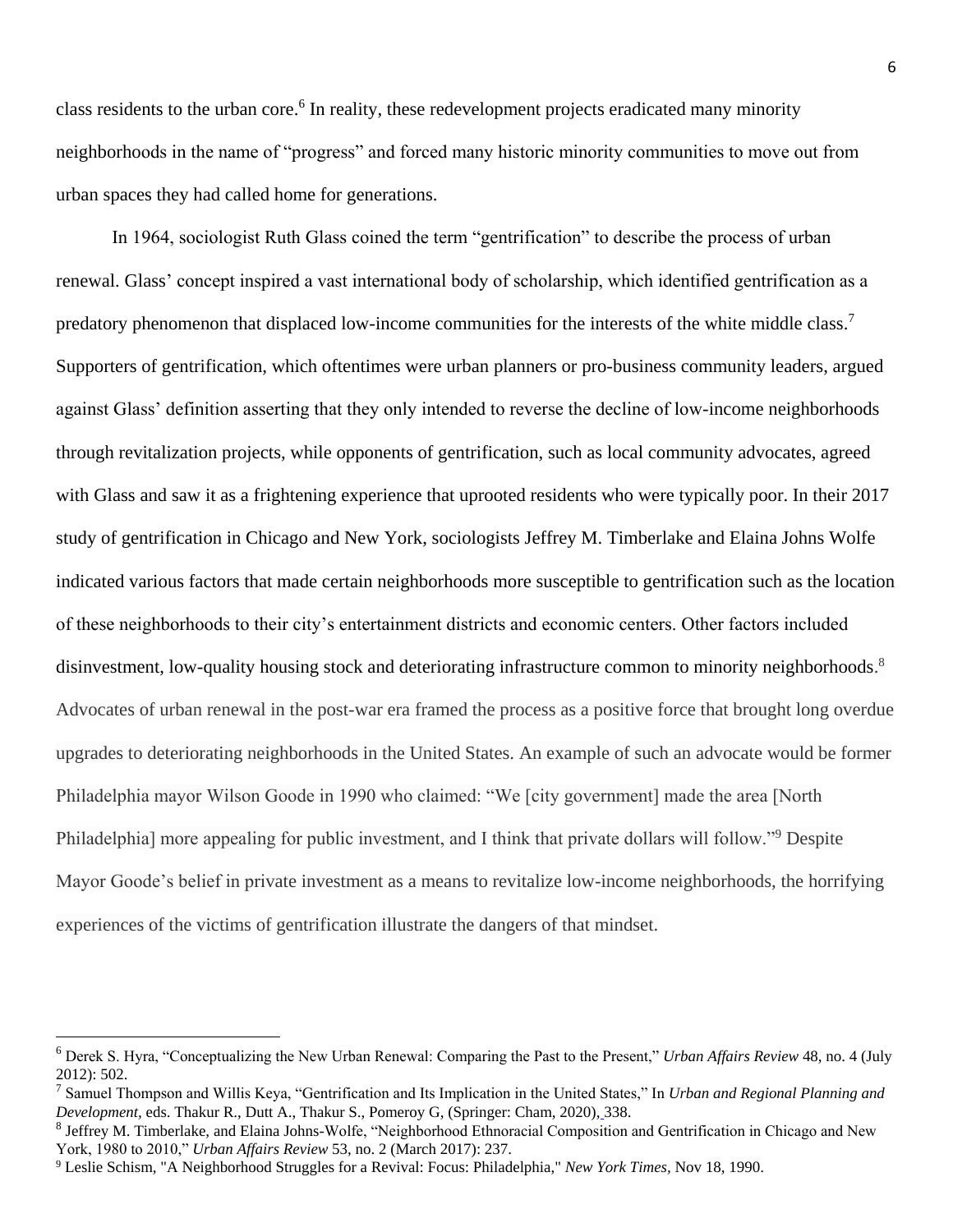Millions of minorities around the U.S. saw their neighborhoods demolished in the name of beautification. Derek S. Hyra demonstrated the debilitating effects of gentrification: "By 1963 more than 609,000 people had been displaced because of redevelopment projects… Of the 609,000 people displaced by 1963, two thirds (406,000) were racial minorities, mostly African-Americans."<sup>10</sup> As for the reasoning for this targeted destruction of minorities, Chuo Li elaborates, "To recapture the centrally located neighborhoods occupied by minorities after the whites moved out, urban renewal was employed as a mechanism to reclaim central urban spaces and reshape the city's racial contours…"<sup>11</sup> In response, minorities organized protests against gentrification and oftentimes found their own neighborhoods divided on the issue.

The dilapidated state of minority communities before the advent of major urban renewal projects can be attributed to the racially motivated policies of the U.S. government and attitudes of white middle-class Americans. When African Americans and other minorities migrated to cities for work after World War I, their sheer numbers overcrowded urban spaces, overloaded city services, and increased competition for jobs. In order to preserve the cities' services and spaces for whites, governments and private interests at all levels implemented racial segregation policies to keep minorities in check. Racial policies such as zoning reserved ownership of single-family housing to whites, while mortgage loan lending guidelines by the Federal Housing Association included racially restrictive requirements that prohibited homeowners from selling their homes to minorities. In addition, minorities could not move out of these decayed neighborhoods easily, as policies such as redlining explicitly excluded minority neighborhoods for financial loans based on its racist tiering system of urban spaces, and private covenants or contracts by homeowners excluded minorities from buying housing outside their designated areas.<sup>12</sup> These exclusionary policies and the growing popularity of suburban housing in the 1930s-1950s spawned the idea of "white flight" in which "white Americans move from the urban core to surrounding suburban communities for fear that their property's value will decrease as a result of African

 $\overline{a}$ 

 $10$  Hyra, "Conceptualizing the New Urban Renewal: Comparing the Past to the Present," 503.

<sup>11</sup> Chuo Li, "Postwar Urban Redevelopment and the Politics of Exclusion: The Case of San Francisco's Chinatown," *Journal of Planning History* 18, no. 1 (February 2019): 29.

 $12$  Teron McGrew, "The History of Residential Segregation in the United States, Title VIII, and the Homeownership Remedy," *American Journal of Economics & Sociology* 77, no. 3/4 (May 2018): 1018–1023.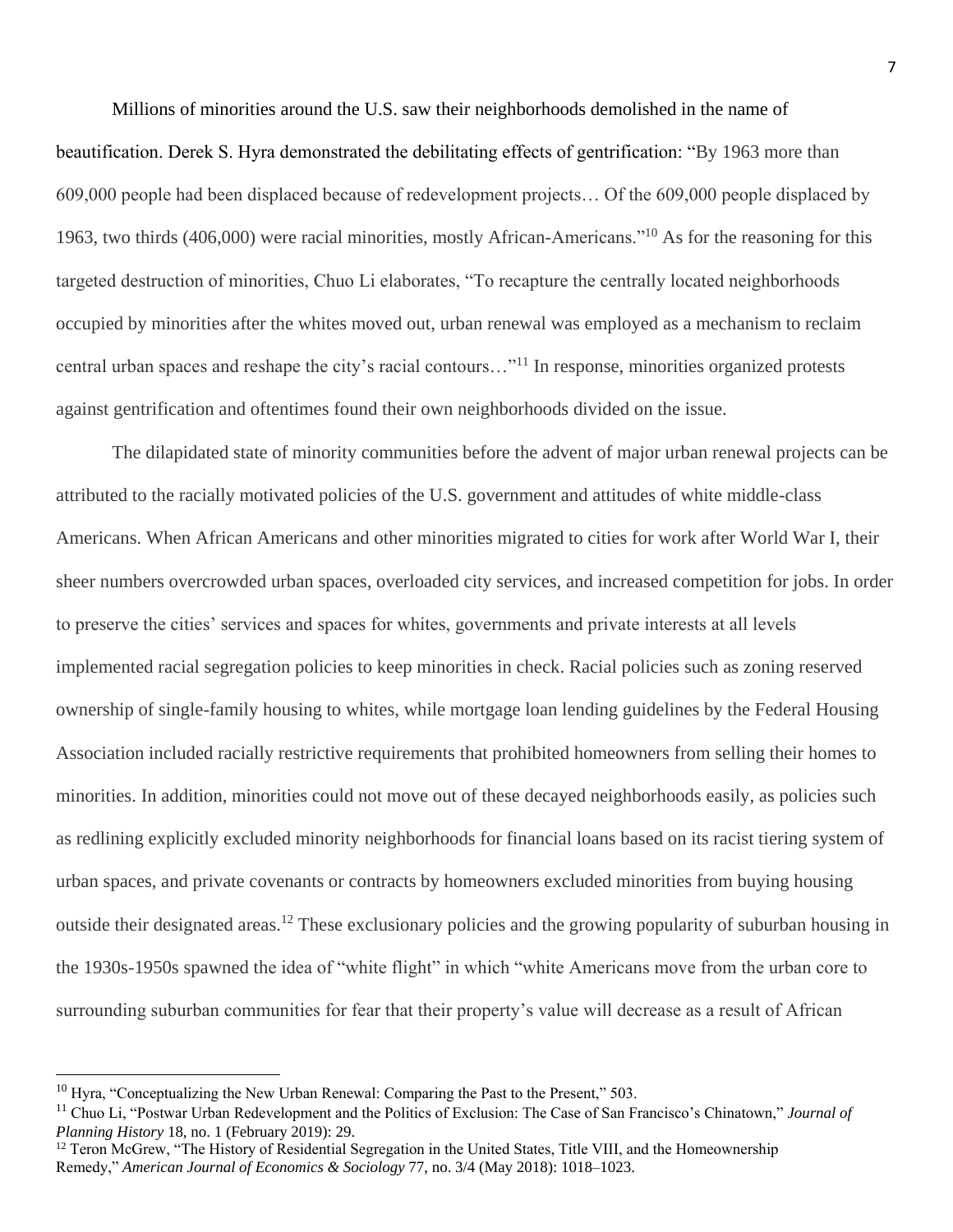Americans moving into the neighborhood."<sup>13</sup> As a result of these racist policies, many minority neighborhoods were trapped in deteriorating spaces as public investments went to the suburbs, financial loans that could have been used to improve minority neighborhoods were denied by banks, and race divisions deepened as whites unjustly blamed minorities for the ruined state of cities.<sup>14</sup> The idea of urban renewal, brought to life by the Housing Acts after World War II, provided an opportunity for many minority neighborhoods to escape the cycle of poverty that destroyed their communities. The choice to trust the government to rectify its discriminatory housing practices of the past spurred heated debate within minority communities in the U.S. on how to improve the conditions of their neighborhoods.

Conflicts over urban renewal occurred not only between neighborhoods and the city, but between different groups within communities as well. An example of this would be the divisions in the African American community of Roxbury in Boston in the 1960s over the value of urban renewal. Liberal minded African American residents advocated for further racial integration of the neighborhood by promoting the creation of racially integrated and modernized development projects that could help dispel ghettos in the city. Skeptical community members, on the other hand, realized the destructive potential of urban renewal and sought to stop the projects completely.<sup>15</sup> The internal divisions within Roxbury revealed a truth too often ignored: minority communities were not monolithic in their thoughts on gentrification and struggled to come to a consensus on the issue.

A powerful sense of community in residential neighborhoods can be a major roadblock to urban planners due to their potential to protest harmful urban policy as a collective body. Neighborhood community can be defined as a resident's trust in their neighborhood, sense of belonging in the neighborhood and the belief that any needs by the neighborhood can be accomplished by relying on members in the neighborhood.<sup>16</sup> Josh Gibbons, Michael S. Barton, and Timothy T. Reling focuses on this feeling of neighborhood community by

<sup>&</sup>lt;sup>13</sup> Teron McGrew, "The History of Residential Segregation in the United States, Title VIII, and the Homeownership Remedy," 1021. <sup>14</sup> McGrew, "The History of Residential Segregation in the United States, Title VIII, and the Homeownership Remedy," 1025.

<sup>&</sup>lt;sup>15</sup> Samuel and Carriere, "Introduction: Thinking through Urban Renewal," 364.

<sup>&</sup>lt;sup>16</sup> Gibbons, Joseph, Michael S Barton, and Timothy T Reling, "Do Gentrifying Neighbourhoods Have Less Community? Evidence from Philadelphia," Urban Studies 57, no. 6 (May 2020): 1145.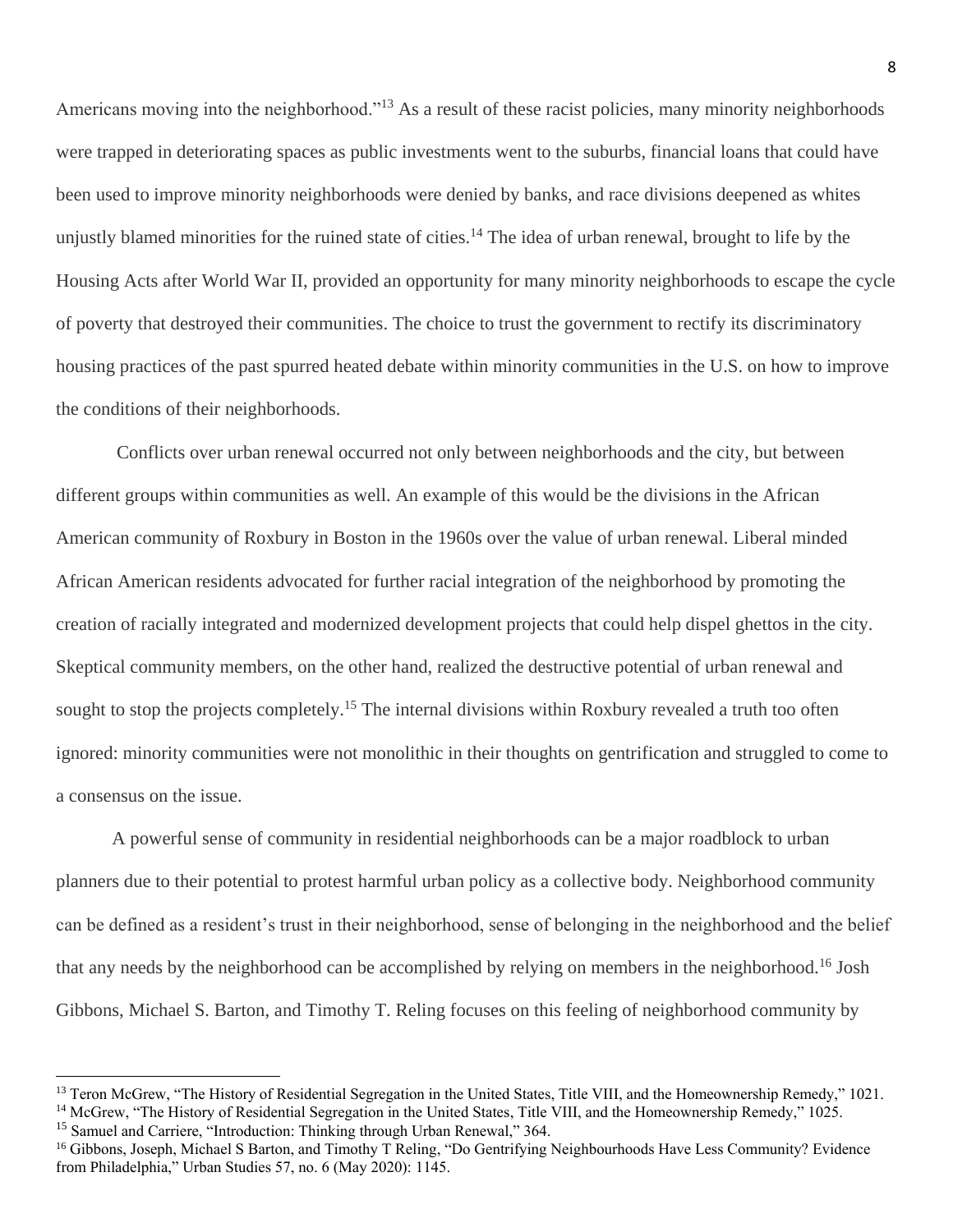examining gentrified and non-gentrified neighborhoods in Philadelphia. Their findings reveal that gentrified neighborhoods had less neighborhood community than non-gentrified neighborhoods.<sup>17</sup>

One of the aspects of the gentrification debate between cities and minority communities would be the belief that it could be a positive force for neighborhoods. As described by Robert J. Chaskin and Mark L. Joseph, "Positive Gentrification" is "public policy that harnesses private capital and market forces to attract higher-income residents and generate neighborhood revitalization while attempting to reduce segregation and foster inclusion."<sup>18</sup> However, the main goal of positive gentrification seeks to integrate low-income residents and high income residents to not only resolve the poverty in these neighborhood, but create a positive relationship between the two communities.<sup>19</sup> The authors conducted their study on the merits of "Positive" Gentrification" by monitoring three mixed-income communities in the city of Chicago. For the results of that research, Chaskin and Joseph found that despite the economic improvement of these neighborhoods through this mixed-development plan it failed to truly integrate low-income residents into the community as equal partners. The societal and attitudinal differences between low and high-income communities has caused lower income peoples to feel discriminated against due to their behavioral norms, stereotypes involving race, class and discomfort of living next to each other.<sup>20</sup> Although mixed-income communities can improve the poor conditions of low income neighborhoods, failing to establish a positive relationship with the very people it aims to help is a severe roadblock for positive gentrification to be a viable mechanism of change for these communities.

At the time of postwar urban renewal projects, Asian communities such as Chinatowns experienced mass immigration in the late 20<sup>th</sup> century that significantly increased the population of their neighborhoods. According to Jackelyn Hwang, the sudden influx of Asian immigrants to the U.S. spawned improved economic and social conditions for minority neighborhoods by increasing housing demand, populating vacant residential

<sup>&</sup>lt;sup>17</sup> Gibbons, Joseph, Michael S Barton, and Timothy T Reling, "Do Gentrifying Neighbourhoods Have Less Community? Evidence from Philadelphia," 1144, 1159-1161.

<sup>&</sup>lt;sup>18</sup> Chaskin, and Joseph, "'Positive' Gentrification, Social Control and the 'Right to the City' in Mixed-Income Communities: Uses and Expectations of Space and Place," 481.

<sup>&</sup>lt;sup>19</sup> Chaskin and Joseph, 480.

<sup>20</sup> Chaskin and Joseph, 494.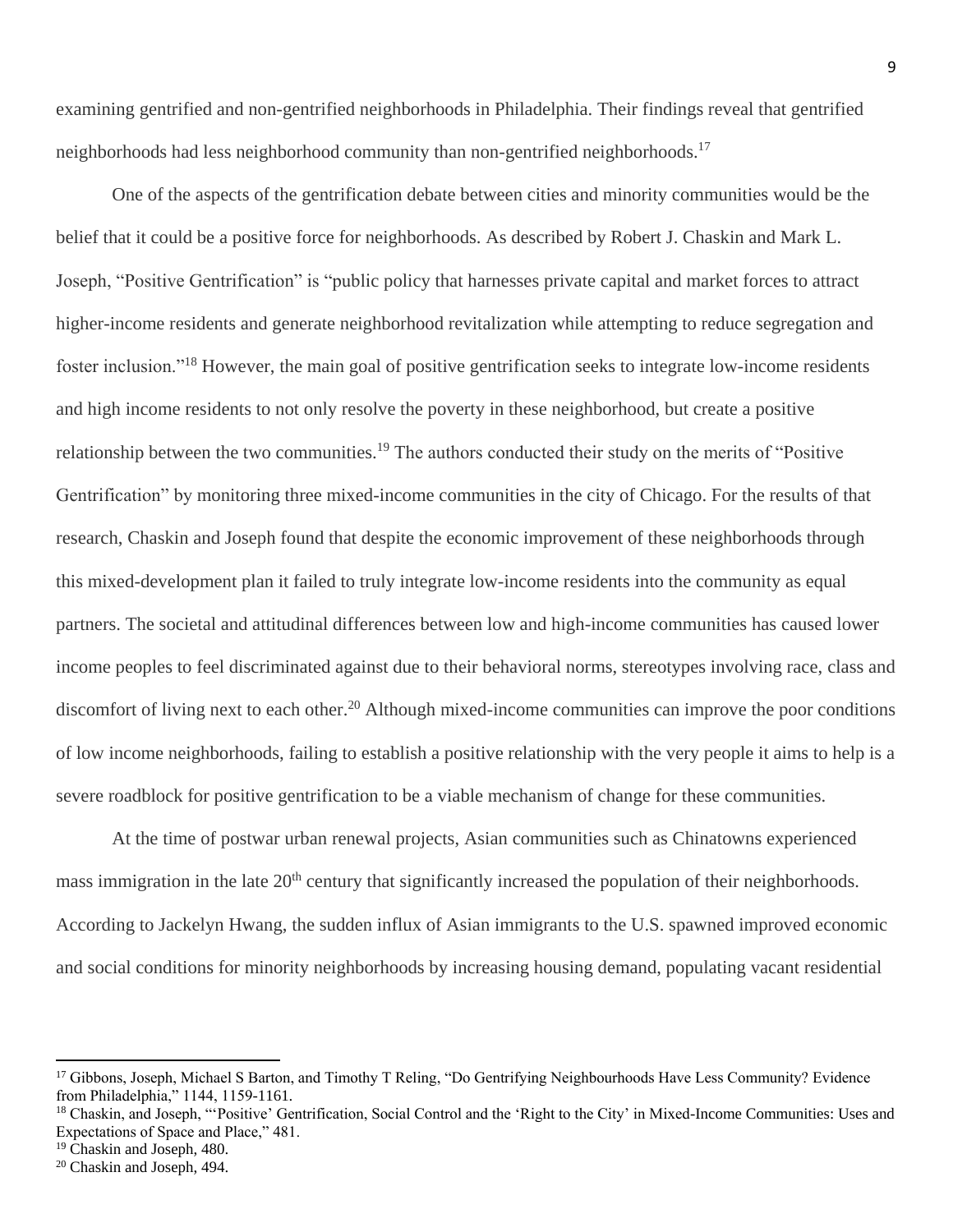blocks and commercial storefronts.<sup>21</sup> The benefits of immigration to these low-income neighborhoods brought fears that these immigrants could potentially attract gentrifiers and urban planners to take advantage of the immigration wave in these minority neighborhoods with targeted urban planning projects. Hwang notes that although the immigration wave revitalized ethnic enclaves it also failed to spawn massive renewal projects and a movement of middle-class white residents in other low-income neighborhoods. Asians and to a certain extent Hispanics acted as "pioneers" of gentrification in low-income communities. The study highlights the impacts of immigration on gentrification and how they can spur new waves of urban development to occur in low-income communities.<sup>22</sup> The immigration waves of the 1960s-1970s benefitted Chinatowns with immense economic benefits in terms of businesses and workers, but ultimately also helped put these neighborhoods on the map as cultural hotspots for their cities.

During the late twentieth century urban renewal waves, Chinatowns had long relied on strategies of cultural tourism to survive.<sup>23</sup> Chinatown communities successfully marketed themselves as tourist hotspots, which attracted consumers and financial investments to their streets. Scholars of urban planning Anastasia Loukaitou-Sideris and Konstantina Soureli explain that the "tangible benefits of cultural tourism may include job creation for local residents, increased business for local merchants who often struggle to maintain small or ethnic businesses, and amenities such as physical and social infrastructure improvements, as well as safety, which can all benefit both residents and tourists."<sup>24</sup> But centering development on cultural tourism risked the residential community at the heart of these neighborhoods. Nancy Leong expands on the idea of cultural tourism with the idea of racial capitalism which takes advantage of race one's racial identity to gain social or economic benefits. Racial capitalism surrenders the control of one's racial identity outsiders to influence and

<sup>&</sup>lt;sup>21</sup> Hwang, Jackelyn, "Pioneers of Gentrification: Transformation in Global Neighborhoods in Urban America in the Late Twentieth Century," *Demography* 53, no. 1 (2016): 190.

<sup>&</sup>lt;sup>22</sup> Jackelyn, "Pioneers of Gentrification: Transformation in Global Neighborhoods in Urban America in the Late Twentieth Century," 190, 210.

<sup>&</sup>lt;sup>23</sup> Anastasia Loukaitou-Sideris and Konstantina Soureli, "Cultural Tourism as an Economic Development Strategy for Ethnic Neighborhoods," *Economic Development Quarterly* 26, no. 1 (February 2012): 50. Anastasia Loukaitou-Sideris and Konstantina Soureli note that cultural tourism focuses on "the mosaic of neighborhoods and places, their traditions, art forms, celebrations, and experiences that reflect the diversity of city space."

 $^{24}$  Loukaitou-Sideris and Soureli, "Cultural Tourism as an Economic Development Strategy for Ethnic Neighborhoods," 52.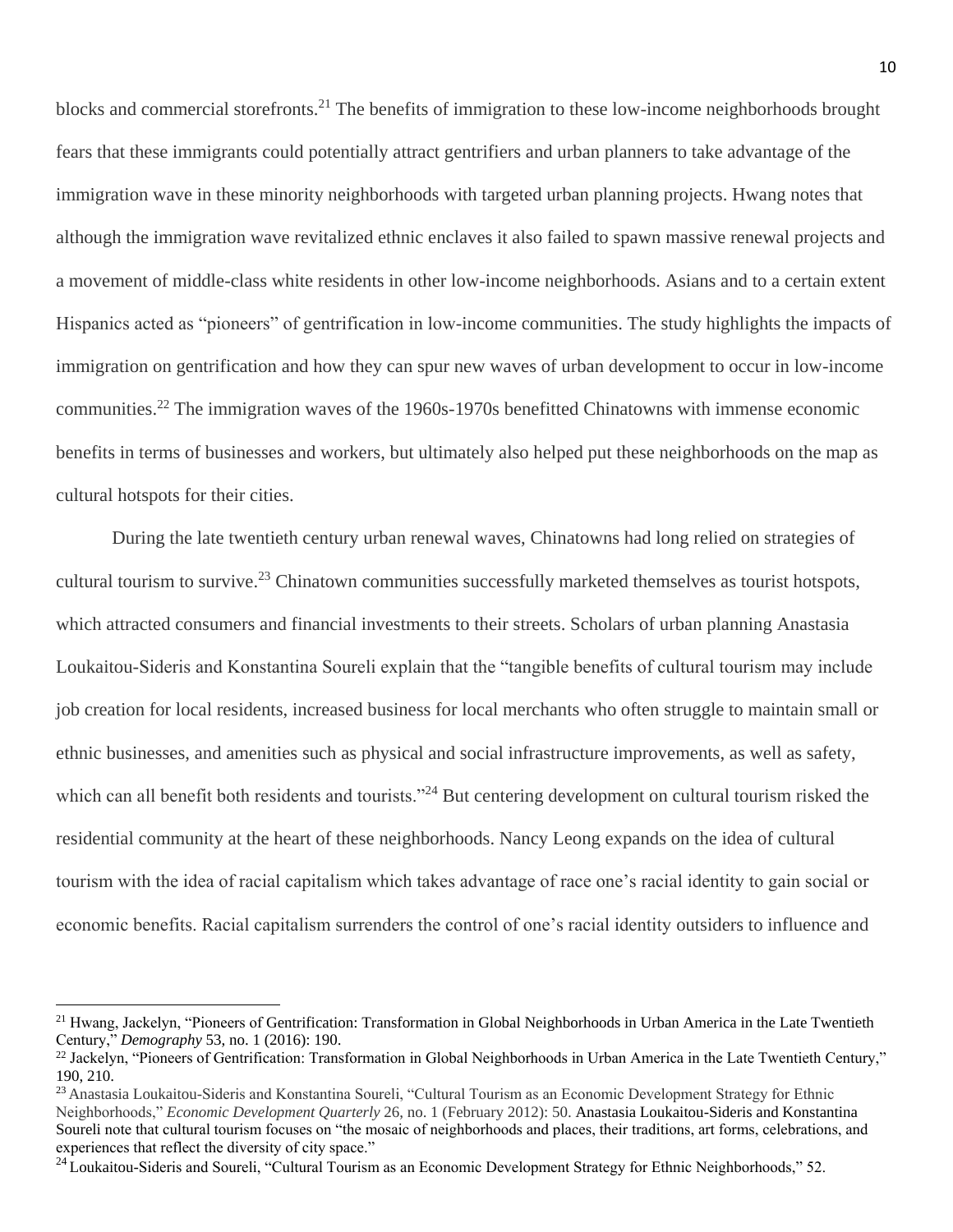potentially control for profit. In exchange for the commodification of race, non-white racial identities for exploited.<sup>25</sup> Chinatowns represent the duality of racial capitalism and cultural tourism. Was Chinatown a forprofit venture for businesses or a culturally authentic neighborhood that catered to the Asian community? Chinatowns across the United States grappled with different visions of their neighborhoods' futures.

Chinatowns faced specific challenges compared to other ethnically defined neighborhoods in the postwar era. According to Urban Studies scholars Domenic Vitiello and Zoe Blickenderfer, Chinatowns "were targeted more often for roads, highways, civic centers, public and office buildings, and other downtown development; and in the postwar period generally not for wholesale clearance and redevelopment like many African American neighborhoods."<sup>26</sup> This was due to the geographical location of Chinatowns in the urban cores of cities which increased the likelihood of Chinatown's assimilation by urban planners for their economic initiatives. In order to resist gentrification, Chinatowns created "Save Chinatown movements," which spawned various community development organizations and advocacy groups that helped change the perspectives of city planners to preserve Chinatown rather than destroy it.<sup>27</sup> In this war over city spaces, Chinatowns had two options to ensure the survival of their neighborhoods. The first option had Chinatowns become what Asian-American activists called "ethnic Disneylands'' or cultural theme parks for tourists, while the second emphasized Chinatown's cultural authenticity as vital enclaves for ethnic minorities.<sup>28</sup> The histories of Washington D.C. and Philadelphia's Chinatowns can reveal the factors that led to the defeats or triumphs of Chinatowns in response to urban renewal.

#### **Endless Conflict: Philadelphia's Chinatown and Gentrification in the 1950s-1980s**

The beginning of Philadelphia's Chinatown battle with gentrification involved the Comprehensive Plan devised by the city in 1960. This Comprehensive Plan like others of its time outlined the costs, benefits, rationales of all urban development for the city. The plan's main goals focused on providing better living

 $\overline{a}$ 

<sup>25</sup> Naram, "No Place Like Home: Racial Capitalism, Gentrification, and the Identity of Chinatown," 31-32.

 $^{26}$  Domenic Vitiello and Zoe Blickenderfer, "The planned destruction of Chinatowns in the United States and Canada since c.1900," *Planning Perspectives* 35, no. 1 (September 2018): 147.

<sup>&</sup>lt;sup>27</sup> Vitiello and Blickenderfer, 152.

<sup>&</sup>lt;sup>28</sup> Vitiello and Blickenderfer, 161.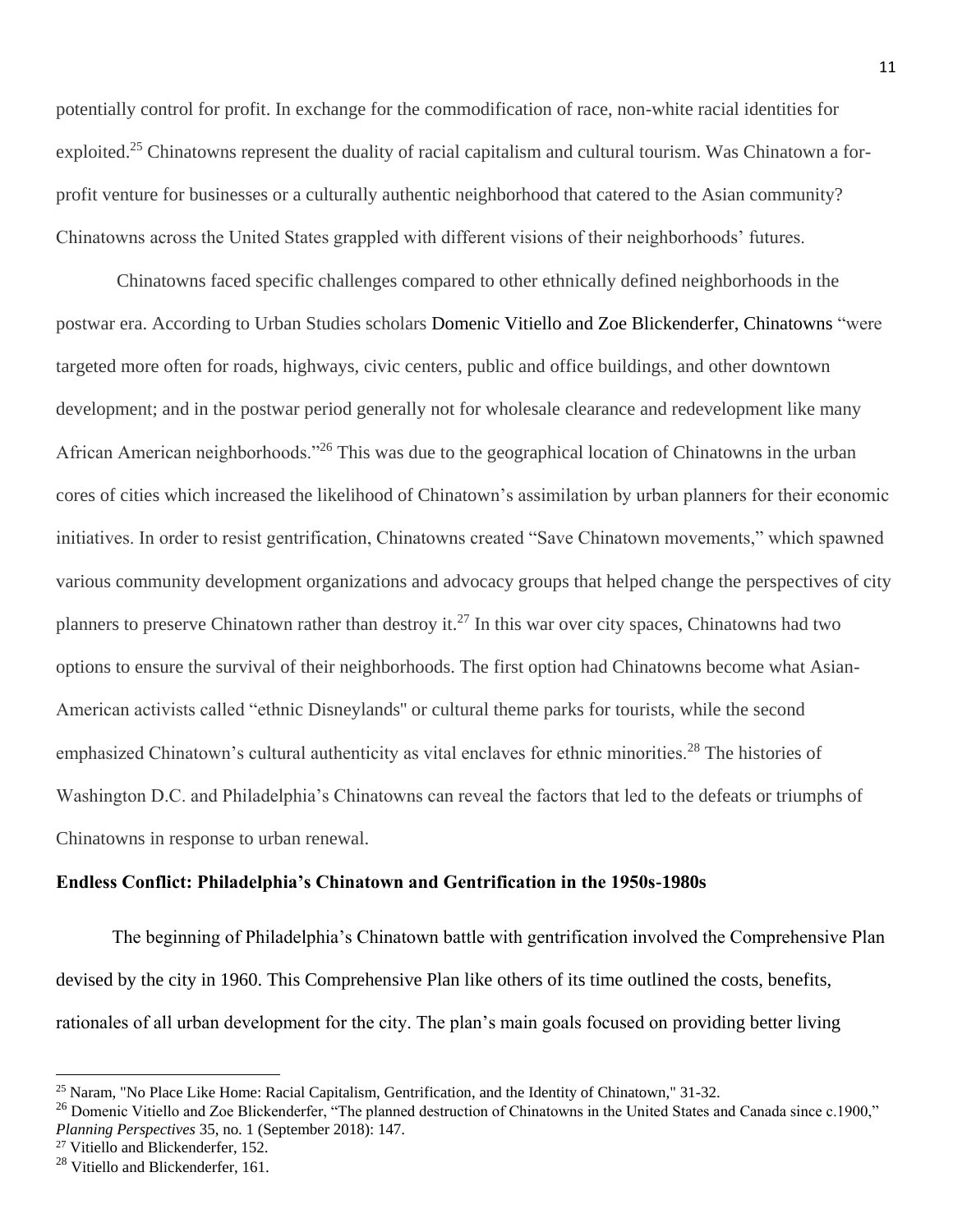conditions for residents and a competitive edge to attract people to the city instead of the suburbs or other U.S. cities.<sup>29</sup> The main case of gentrification that Philadelphia's Chinatown faced during the 1970s-1980s would be the attempted removal of the Holy Redeemer Church for a ramp for the Vine Street Expressway in 1973. Although, the expressway's completion permanently damaged Chinatown's viability as an ethnic enclave, the efforts of the neighborhood's protest movement saved the church from certain destruction. Unlike Chinatowns such as D.C which fell to gentrification, Philadelphia's Chinatown proved that urban planners could not redevelop any neighborhood at will. Philadelphia's Chinatown's successful preservation of the Holy Redeemer Church demonstrated that minority neighborhoods needed to protest against gentrification and that they could win against urban planners. $30$ 

When the Holy Redeemer Church opened its doors to worshippers 1941, it was the first church built to serve Catholic Chinese peoples in the entire western hemisphere.<sup>31</sup> For Philadelphia Chinatown, the church also served as the heart of the neighborhood, described by the *Philadelphia Inquirer* as "Chinatowns' church, school, recreational and cultural center."<sup>32</sup> The church's location on 10<sup>th</sup> and Vine Streets sat on the path of PennDOT's 54-million-dollar planned expressway. George Moy, a construction supervisor for the Philadelphia Housing Authority, emphasized the importance of the Church to Chinatown: "If Holy Redeemer goes and there is no replacement of comparable facilities… I would almost bet my dollar that a sizable portion of the Catholic Community would pack its bags and leave."<sup>33</sup> The Redeemer's removal would put an end to many Catholic Chinese and other Asians from living or visiting Chinatown to attend church services. Additionally, the church was the only educational facility in the neighborhood and taught most if not all of Chinatown's youth. Although the plans only called for the demolition of the Church, the survival of the school and the Redeemer's other services were also put in jeopardy by the project.<sup>34</sup> According to Sister Thomas Mary of the church "Families"

<sup>&</sup>lt;sup>29</sup> The 1960 Comprehensive Plan: Philadelphia City Planning Commission," City of Philadelphia, Philadelphia City Planning Commission, May 4, 1960, 92, 97.

<sup>30</sup> Mary Yee, "The Save Chinatown Movement: Surviving against All Odds," *Pennsylvania Legacies* 12, no. 1 (2012): 24-25. <sup>31</sup> "Who We Are 簡介和背景," Philadelphia Holy Redeemer Chinese Catholic Church and School, 2016.

<sup>32</sup> Harry Gould, " Expressway Poses Crime Threat, Chinatown Fears," *Philadelphia Inquirer,* May 29, 1973.

<sup>33</sup> Gould, "Expressway Poses Crime Threat, Chinatown Fears."

<sup>34</sup> Gould, "Expressway Poses Crime Threat, Chinatown Fears."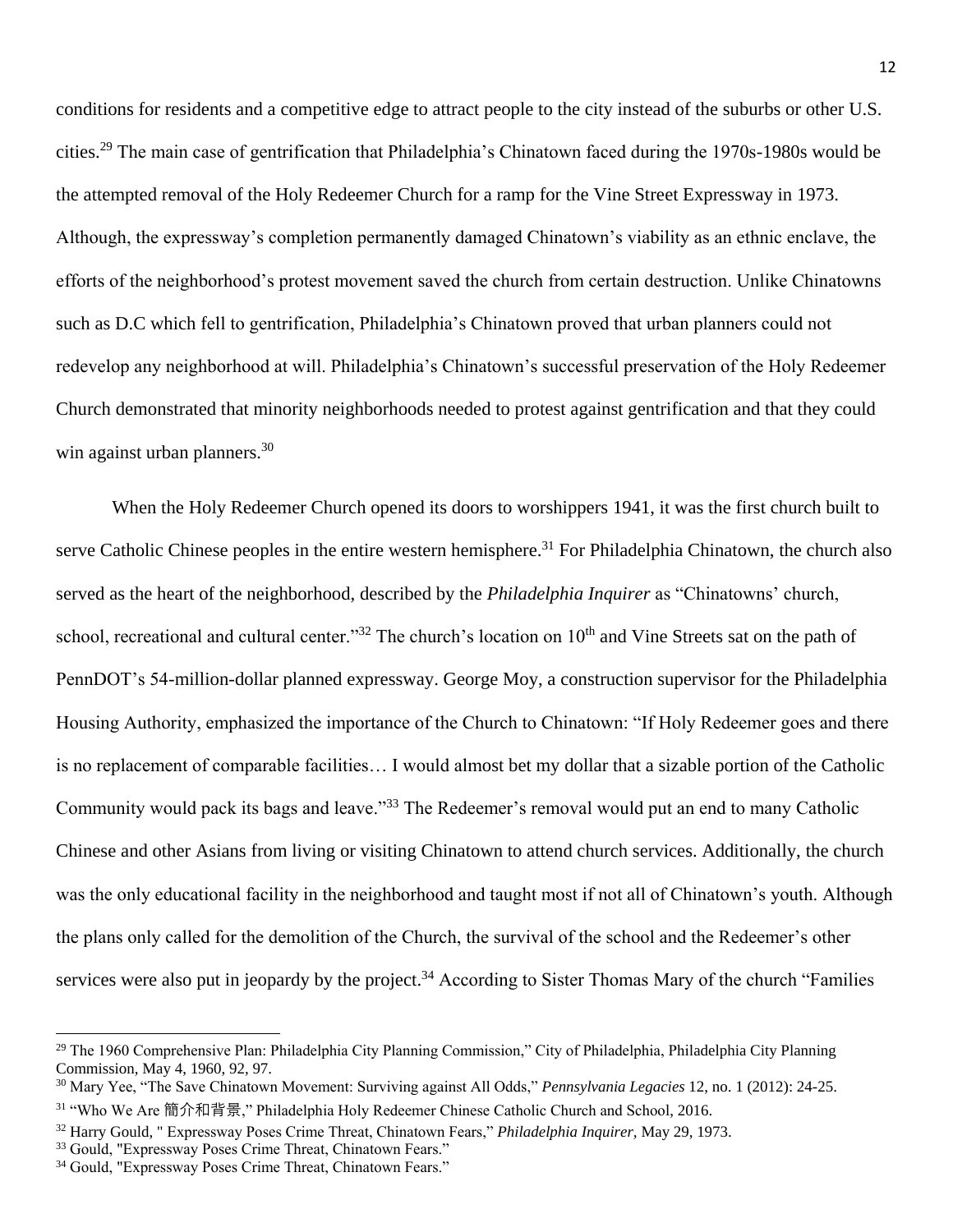will be seriously disrupted and young people with leadership capabilities are being forced to move."<sup>35</sup> The possible destruction of the church would guarantee the destruction of the community.

According to proponents of the plan, the construction of the Vine Street Expressway promised to alleviate traffic going into and out of the city. Philadelphia faced immense gridlock as workers from the suburbs commuted to the city for their jobs. This also impeded tourism and deterred potential residents from moving to the city. City planners devised the Vine Street Expressway to lessen the burden on the 2,100 miles of local streets that were consistently packed with drivers. Philadelphia desperately needed this expressway in order to connect with outer suburbs and ease the headaches of drivers looking to get around in the city.<sup>36</sup>

However, the construction of the Vine Street Expressway acted as part of a prolonged process by Philadelphia urban planners to remove Chinatown permanently. This process of removal began in the early 20<sup>th</sup> century, when Philadelphia's urban planners began to chip away at Chinatowns borders with "City Beautiful" projects. According to Vitiello and Blickenderfer, many urban planners saw the removal of minority spaces as "synonymous with destroying the cramped jumble of land uses breeding vice, disease, and other social ills that Chinatowns represented to reformers."<sup>37</sup> Local newspapers supported the arguments by urban planners. The *Philadelphia Evening Bulletin* depicted Chinatown as a ghettoized dump that had to be removed from the cityscape. The *Evening Bulletin* printed several derogatory headlines calling for the neighborhood's demise including, "'City's Chinatown Soon Only Memory: Modern Commerce Clawing at Heart of Area, While Residents Sit Unperturbed…,' and 'Dwindling Race Street Chinatown Doomed by Opening of Bridge and House of Hundred Rooms among Those to Vanish as Bland Orientals See Garage Rise on Site Where Pipes and Fan-Tan flourished.'"<sup>38</sup> These headlines created the image that Chinatown's destruction was inevitable and that the residents were ignorant of the obliteration of their neighborhood. City planners in the 1970s, however, did not foresee the resistance of many Chinatown residents.

<sup>35</sup> Gould.

<sup>&</sup>lt;sup>36</sup> Philadelphia City Planning Commission, "The 1960 Comprehensive Plan: Philadelphia City Planning Commission," 92, 97.

<sup>&</sup>lt;sup>37</sup> Vitiello and Blickenderfer, "The planned destruction of Chinatowns in the United States and Canada since c. 1990s," 148.

<sup>38</sup> Kathryn E. Wilson, *Ethnic Renewal in Philadelphia's Chinatown: Space, Place, and Struggle*, (Temple University Press, 2015), 36.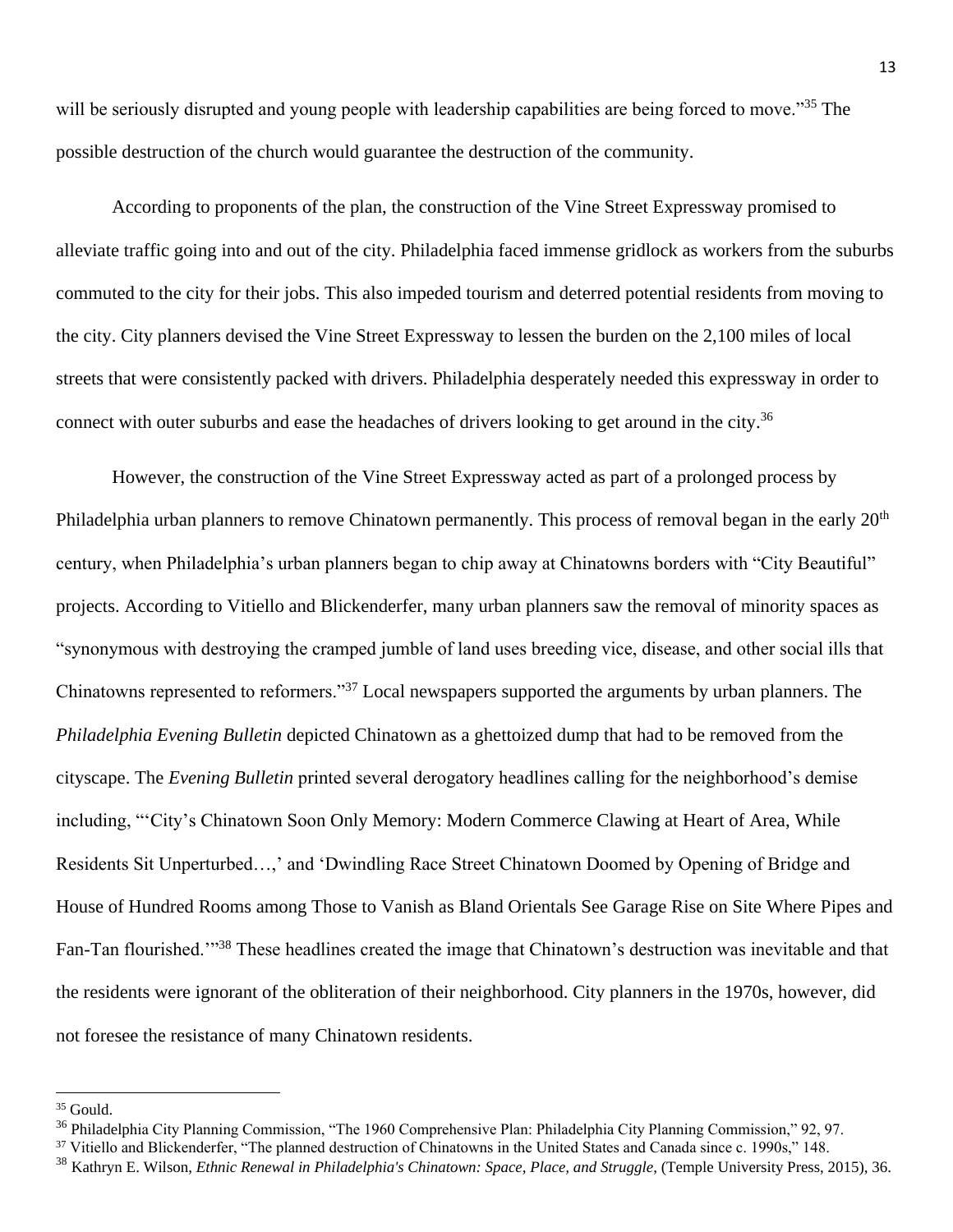One of the major sources of resistance came from an underground local Chinatown publication called *Yellow Seeds*, which ran from 1972-1977. Printed by an organization founded by local college students, the *Yellow Seeds* wrote about urban renewal efforts in both English and Mandarin, which allowed the entire community in Chinatown, the suburbs, and college campuses to learn about the most pressing issues that affected the Asian-American community.<sup>39</sup> The *Yellow Seeds* provided much needed coverage on Chinatown's gentrification battles and brought to the communities' attention of the need to mobilize against the designs of urban planners. One of the newspaper's most crucial reports highlighted the spontaneous protest by Chinatown youth against the destruction of the Holy Redeemer in 1973, where they stated:

At 7:30AM, demonstrators consisting mainly of residents and people who worked in Chinatown, assembled around the site, and asked the forman [sic] to stop the work. After being refused and ignored, the demonstrators climbed onto the rubble in spite of the running crane and tractor and the flying debris. The workmen were forced to stop and the group remained on the rubble.<sup>40</sup>

The *Philadelphia Inquirer* offered a different version of the same events: "'For three days, young people from Chinatown demonstrated and finally stopped the demolition by lying in front of the machines. Some climbed the hills of the rubble and refused to come down."<sup>41</sup> The key differences between both reports illustrated how each side saw the demolition of the church. The *Philadelphia Inquirer*, whose audience was the whole city, depicted the event more neutrally and less dramatized than the *Yellow Seeds* report, which told Chinatown residents of the heroism shown by the protestors who risked their lives dodging flying debris to defend their neighborhood from intrusive city interests. What differentiated these two depictions even further would be how the Inquirer framed the issue. The headline and ending of the article upheld long-held stereotypes by city planners of Chinatown as a crime-filled ghetto, Rod Townley of *the Inquirer* reported Chinatown as "A neighborhood beset with cruising prostitutes and flattened housing…" Then after Townley described Chinatown as a somewhat decent neighborhood to live in, he concluded with: "the cold hard truth remains. Chinatown's

 $\overline{a}$ 

<sup>39</sup> Wilson, *Ethnic Renewal in Philadelphia's Chinatown*, 423-425.

<sup>40</sup> *Yellow Seeds*, Vol 1, Number 6, September 1973, p. 2, *CCC Periodicals*, Box 639, SCRC 396, Special Collections Research Center, Temple University Libraries.

 $^{41}$  Rod Townley, "Chinatown Fights for Its Life: Is a neighborhood beset with cruising prostitutes and flattened housing any place to bring up kids?," *Philadelphia Inquirer,* August 18, 1974, 247.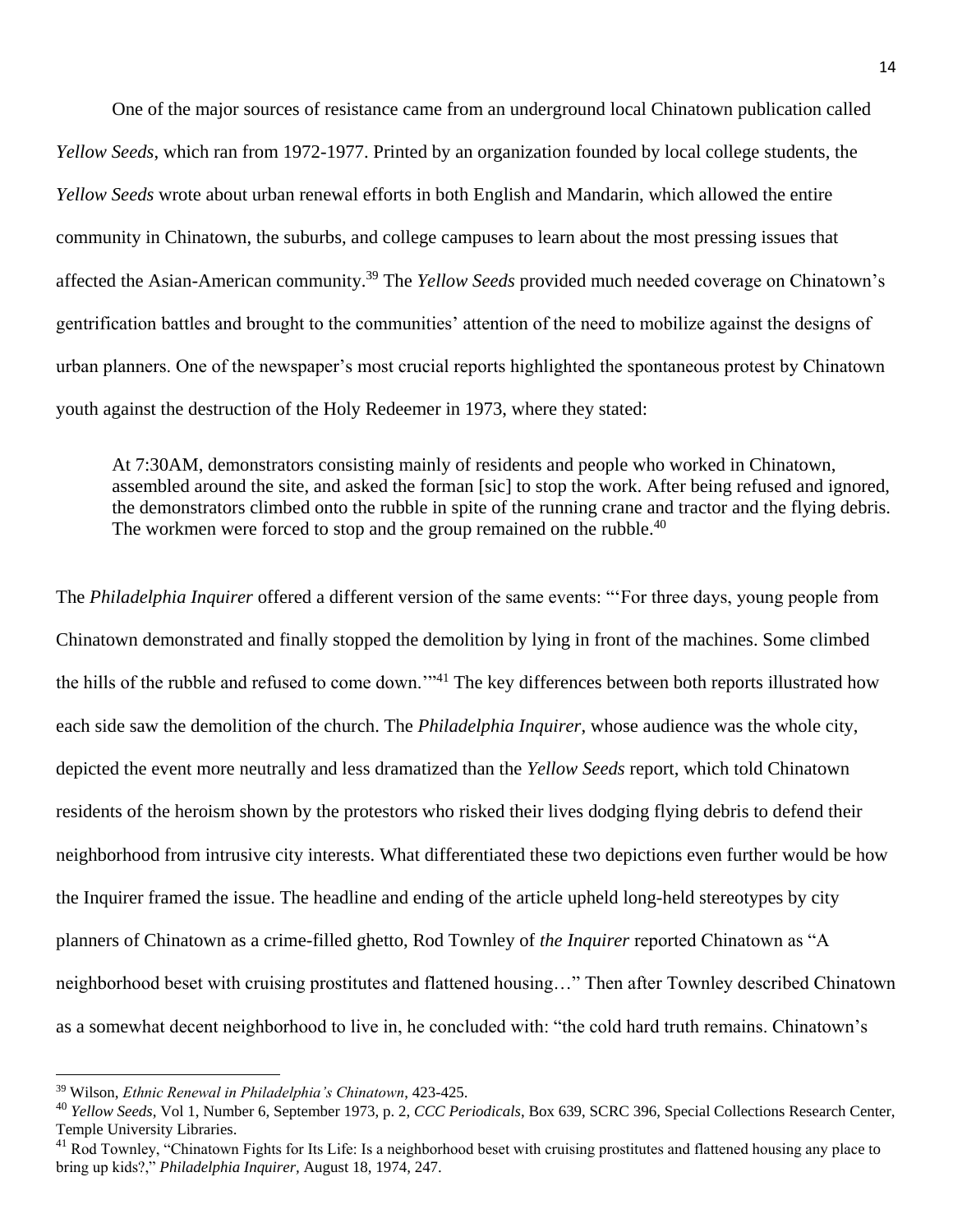future is in the hands of outsiders."<sup>42</sup> These polarizing accounts by the *Philadelphia Inquirer* and *Yellow Seeds* illustrated the divide between the Chinatown community and the public on the image and future of Chinatown.

Like other urban neighborhoods, Chinatown was made up of various groups that represented the community and whose views on urban renewal fluctuated during the process. Before the attempted removal of the Holy Redeemer, the editors of the *Yellow Seeds* were skeptically optimistic about urban renewal. In their first volume in 1972, they deduced "If Chinatown is to remain intact as a vital community and not as just a collection of shops and restaurants, more housing and community services for the growing population and increasing number of immigrants must be provided. The community and the City, to be sure, must work together in order to accomplish this."<sup>43</sup> Despite knowing that the city held negative images of Chinatown, the *Yellow Seeds* urged the Chinese community to collaborate with urban planners to foster meaningful change for the neighborhood. This lofty sentiment would change five years later when the editors of the publication professed, "In the Chinatown housing struggle, we fell into the trap set by the city. We forgot our past experiences and lessons— that the government cannot and will not serve the interests of the people."<sup>44</sup> The *Yellow Seeds* were hopeful that they could work together with city planners to make gentrification work for their community and over time saw their hopes fade due to the actions of urban planners towards Chinatown. The city had divided Chinatown into North and South sides due to the Vine Street Expressway, boxed the community on all sides by additional urban renewal projects, and then neglected Chinatown's requests for solutions to their housing issues.<sup>45</sup> The *Yellow Seeds'* trust towards the city's redevelopment efforts had been repeatedly strained to the point that they concluded that only through protests could they save Chinatown.

l

 $^{42}$  Townley, "Chinatown Fights for Its Life: Is a neighborhood beset with cruising prostitutes and flattened housing any place to bring up kids?," 249.

<sup>43</sup> *Yellow Seeds*, Vol 1, Number 6, p. 2 September 1973, Box 639, *CCC Periodicals*, SCRC 396/1884-1639, Special Collections Research Center, Temple University Libraries, Philadelphia, Pennsylvania.

<sup>44</sup> *Yellow Seeds*, Vol 3, Number 2, p. 7 September 1977, Box 639, *CCC Periodicals*, SCRC 396/1884-1639, Special Collections Research Center, Temple University Libraries, Philadelphia, Pennsylvania.

<sup>45</sup> Domenic Vitiello & Zoe Blickenderfer, "The planned destruction of Chinatowns in the United States and Canada since c.1900," 154.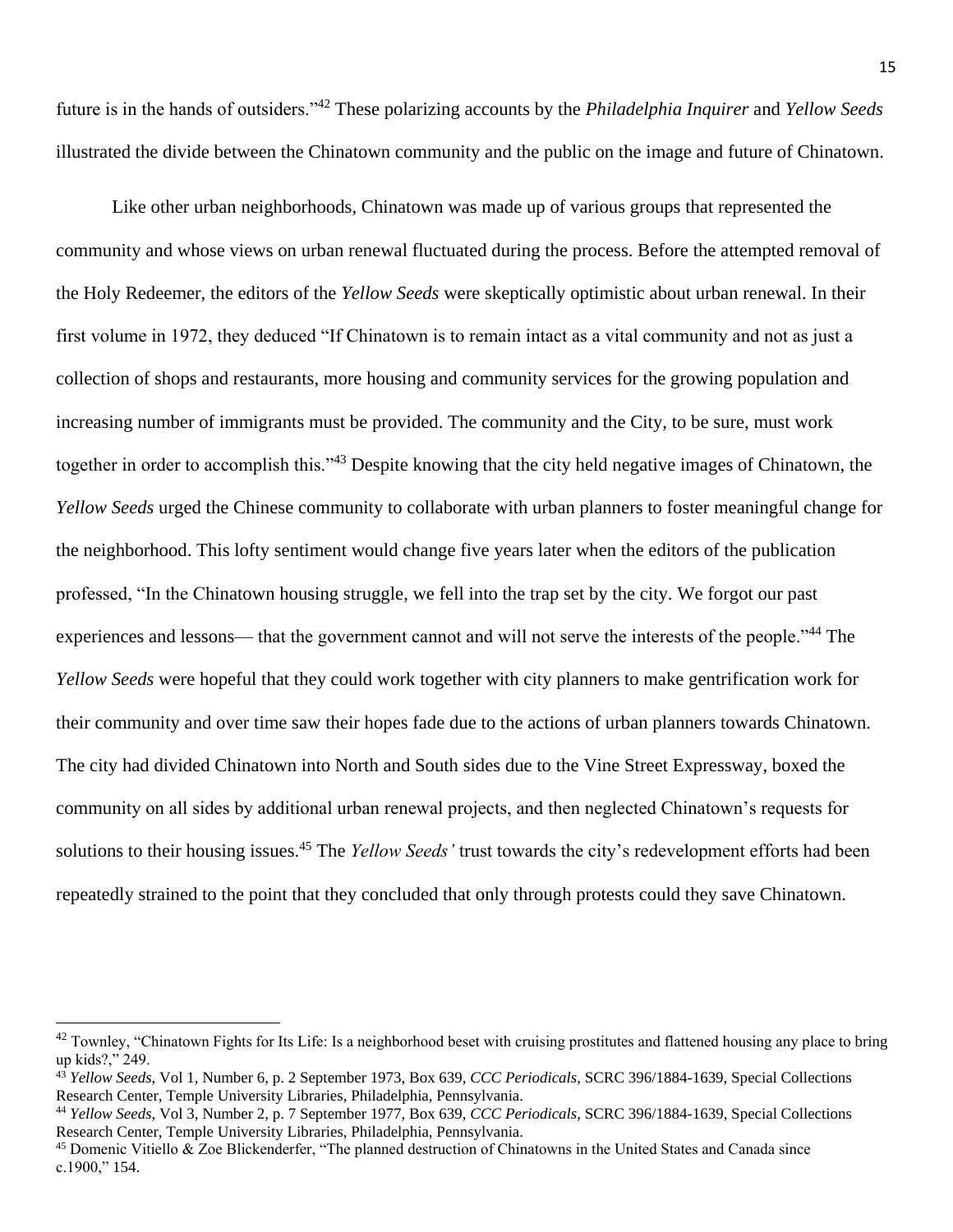A foundational member of the organization and one of its most vocal leaders, Mary Yee came to Philadelphia in 1970 to study urban planning and quickly became embroiled in the battle to save Chinatown from city planners. Yee's empathy with the predicament of Philadelphia's Chinatown can be attributed to her experiences of growing up in Boston's Chinatown:

I was interested in community development. Because in Boston, major highways had taken half of the housing in Chinatown. I noticed a big difference, because that has caused a lot of Chinese population to disperse to the suburbs and surrounding area. So the neighborhood was no longer cohesive. A lot of social relationships were difficult to maintain… In Boston I had seen what had happened and I also felt strongly about social justice. So, when I came to Philadelphia and started to get to know Chinatown, it was clear that they had these problems on the horizon...<sup>46</sup>

Having experienced the horrors of gentrification personally, Yee made it her mission to ensure that Philadelphia's Chinatown did not fall to ruin like Boston's Chinatown. Community unity was the key to saving Chinatown, and thus the *Yellow Seeds* took a practical approach to spreading their message by word of mouth and conversation: "We would go deliver our papers in the restaurants and we'd sit and chat with people or meet them on the street and chat with them about stuff, or they'd ask us questions about the articles. . . . People wouldn't overtly say they agreed, but it certainly started discussions."<sup>47</sup> Despite not being a native to Philadelphia, Yee exhibited a sense of loyalty and pride to fight for Chinatown's survival.

Not all residents of Chinatown appreciated the inflammatory rhetoric of the *Yellow Seeds*. The Chinese Benevolent Association (CBA), the unofficial leaders of Chinatown, looked at the rhetoric of the youth organization with skepticism and disdain. The CBA's function in Chinatown "focused on resolving internal conflicts between individuals, associations, and businesses; providing mutual assistance; and managing housing, turning outward only when larger 'treaty rights' were involved. The CBA was largely composed of older Chinese-born men, many of whom did not speak English (or at least not fluently)."<sup>48</sup> Mary Yee explained the position of the leadership of the CBA in a later interview: "The elders' attitude was that only they could speak

<sup>46</sup> Wilson, *Ethnic Renewal in Philadelphia's Chinatown: Space, Place, and Struggle*, 85.

<sup>47</sup> Wilson, 86.

<sup>48</sup> Wilson, *Ethnic Renewal in Philadelphia's Chinatown: Space, Place, and Struggle*, 76.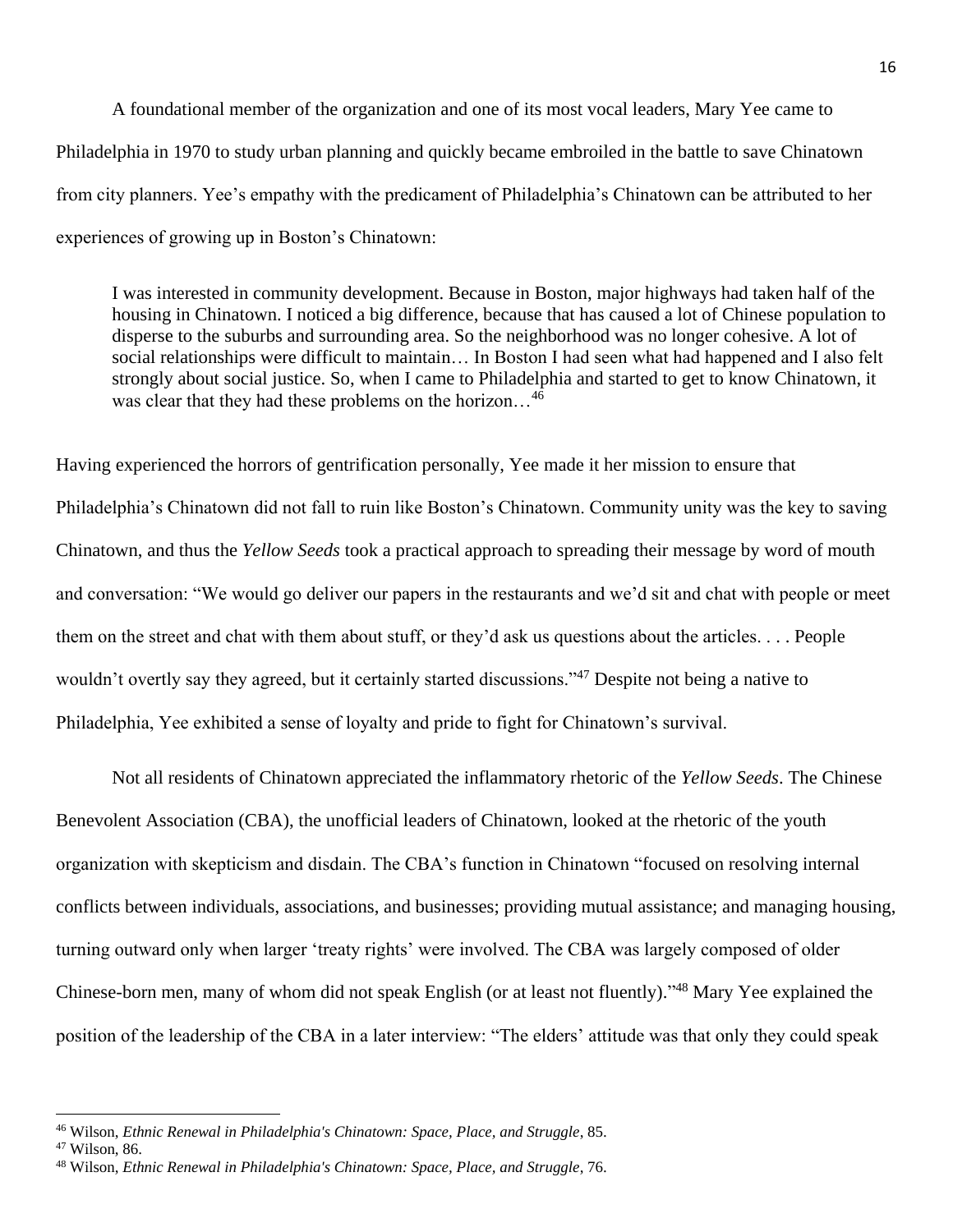for Chinatown, that the second generation was too Americanized, and that 'you can't fight city hall."<sup>49</sup> Much of the leadership of the CBA had little if any interactions with City Hall due to language constraints and ethnic conflict that forced many Chinatown residents to keep to themselves.<sup>50</sup> As a result, the CBA did not have the technical knowledge to fight against urban renewal and thus were convinced that the community could not "fight city hall." The CBA's personal pride hinted at by Yee, through their attitude towards leadership, also meant that they would accept no one but themselves to represent Chinatown. According to the *Yellow Seeds*, without the expertise and knowledge of Chinatown's young activists, the CBA's leadership would have certainly lead Chinatown down the road of ruin.

One of the biggest obstacles to a youth-elderly coalition would be T.T Chang, the self-proclaimed "mayor" of Chinatown. Chang had immortalized himself in the community with the creation of the Chinese Cultural and Community Center in 1955 and his revival of the Chinese New Year Parade."<sup>51</sup> Despite his position, Chang's reputation within the neighborhood was mixed at best. Former director of personnel for Chiang Kai-Shek in China, Chang immigrated to America in 1952 to escape communism and established his position in the inner workings of Philadelphia's Chinatown through his membership in the Young Men's Christian Association (YMCA).<sup>52</sup> Unlike his CBA counterparts, Chang utilized his influence within the organization to forge important connections with powerful city bureaucrats and other officials as the self-made "mayor of Chinatown". Chang's unorthodox methods and immigrant status earned him the ire of some members of the community who called him an outsider and an "arrogant son of bitch" for his courting of influential non-Chinese contacts.<sup>53</sup> Chang's goal for Chinatown was to "promote a positive image of Philadelphia's Chinatown aimed at counteracting older stereotypes and addressing blight in the community"<sup>54</sup> Chang sought to redevelop Chinatown through urban renewal and aimed "to leverage the possibility of creating Chinatown as a tourist

<sup>49</sup> Mary Yee, "The Save Chinatown Movement: Surviving against All Odds," *Pennsylvania Legacies* 12, no. 1 (2012): 24-31.

<sup>50</sup> Wilson, 21.

<sup>51</sup>Andy Wallace, "T.T. CHANG, 74; CALLED `MAYOR OF CHINATOWN'," *Philadelphia Inquirer,* Jul 26, 1996.

<sup>52</sup> Wilson, 58-59.

<sup>53</sup> Wilson, *Ethnic Renewal in Philadelphia's Chinatown: Space, Place, and Struggle,* 71-71.

<sup>54</sup> Wilson, 59.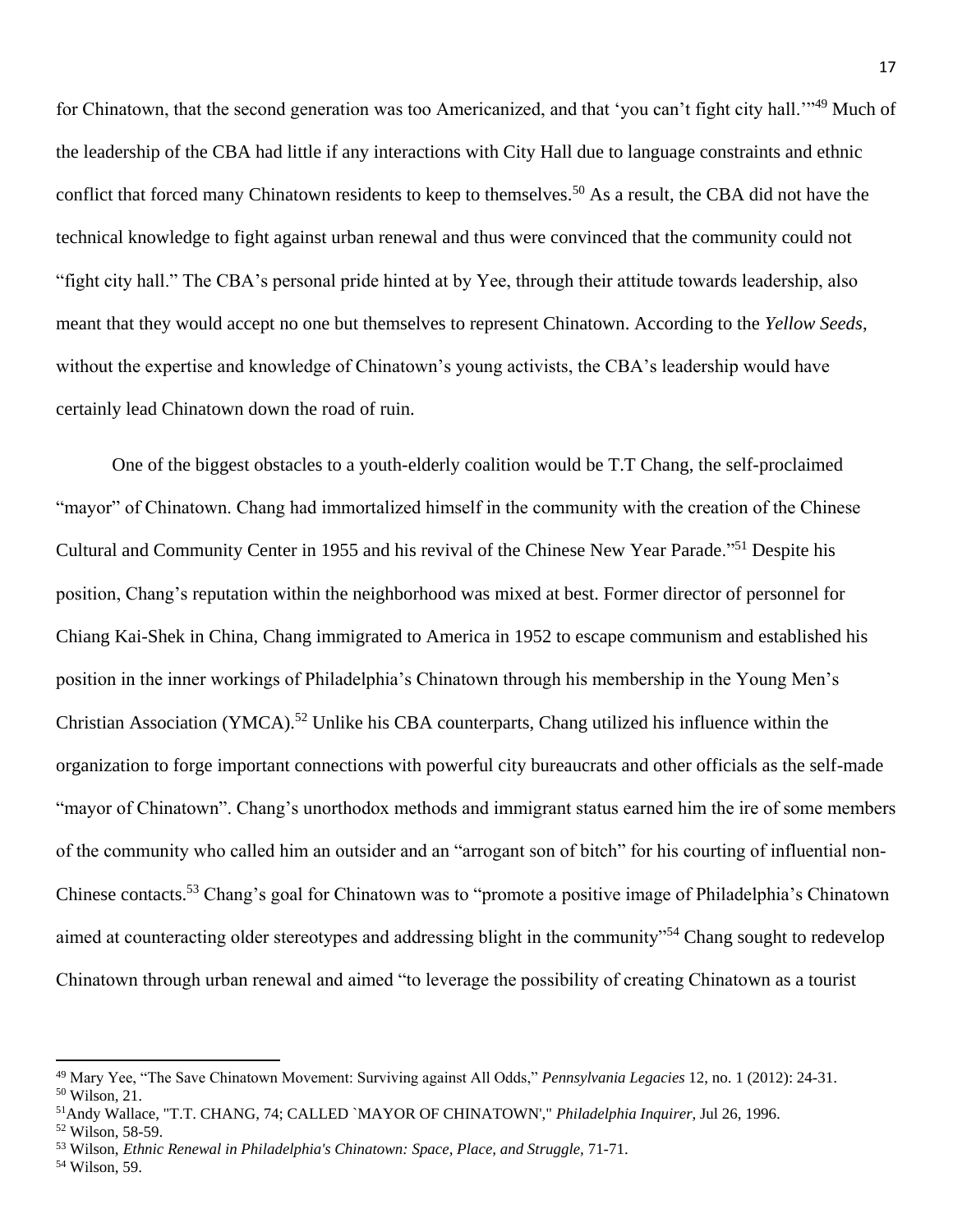destination showcasing ancient Chinese culture to secure monies for redevelopment."<sup>55</sup> Unlike the elderly leaders in the CBA, Chang's impressive leadership over the CBA and other community figures in Chinatown made him a revered figure in the neighborhood, praised for his committed initiatives to make Chinatown great again.

The image of Chinatown as a tourist site enraged the members of the *Yellow Seeds,* who believed Chang was selling out the neighborhood for profits. The *Yellow Seeds* barraged Chang with numerous articles that criticized his vision for Chinatown, with headlines such as "T. T. Chang: Who Is He Really Helping?" and "Let us all watch out for the people in the community who try to sell us out."<sup>56</sup> The *Yellow Seeds* challenged Chang for his silence in the face of the Vine Street Expressway and unwillingness to use his connections with the media, politicians, and members of the business community to fight city hall. Chang's only comment towards the issue was, "I don't like the word fight" to which Mary Yee rebuked, "Well we're not afraid of the word fight."<sup>57</sup> The differences between the second generation and elderly leadership in Chinatown often resulted in open conflict. Chinatown's future hinged on a compromise amongst the militant youth like *Yellow Seeds* and old guard paragons like T.T Chang.

A divided Chinatown stood no chance at surviving the aggressive efforts of urban planners, and thus compromises had to be made in order to unite the entirety of Chinatown against gentrification. Cecilia Moy Yep, a youth leader not associated with the *Yellow Seeds,* adopted a moderate stance in comparison to her "radical" counterparts and attempted to form a committee under the CBA to represent Chinatown in the urban renewal debates. In an interview on the difficulties of that process, Yep remarked:

We had to organize. But if you're going to organize as a new group, claiming to represent Chinatown or part of Chinatown, you were dragged head on into the Chinese Benevolent Association. They were an established organization in Chinatown. I don't know just who would recognize them as being but they are, like with the city officials at that time. To have a community fighting amongst themselves as to who's the leader, the city'll just come right in and bowl you over… . So we acknowledged that we would be a committee under them, not threaten their prestige or their claim. We knew we just had to

<sup>55</sup> Wilson, 70.

<sup>56</sup> Wilson, 90.

<sup>&</sup>lt;sup>57</sup> Townley, "Chinatown Fights for Its Life: Is a neighborhood beset with cruising prostitutes and flattened housing any place to bring up kids," 247.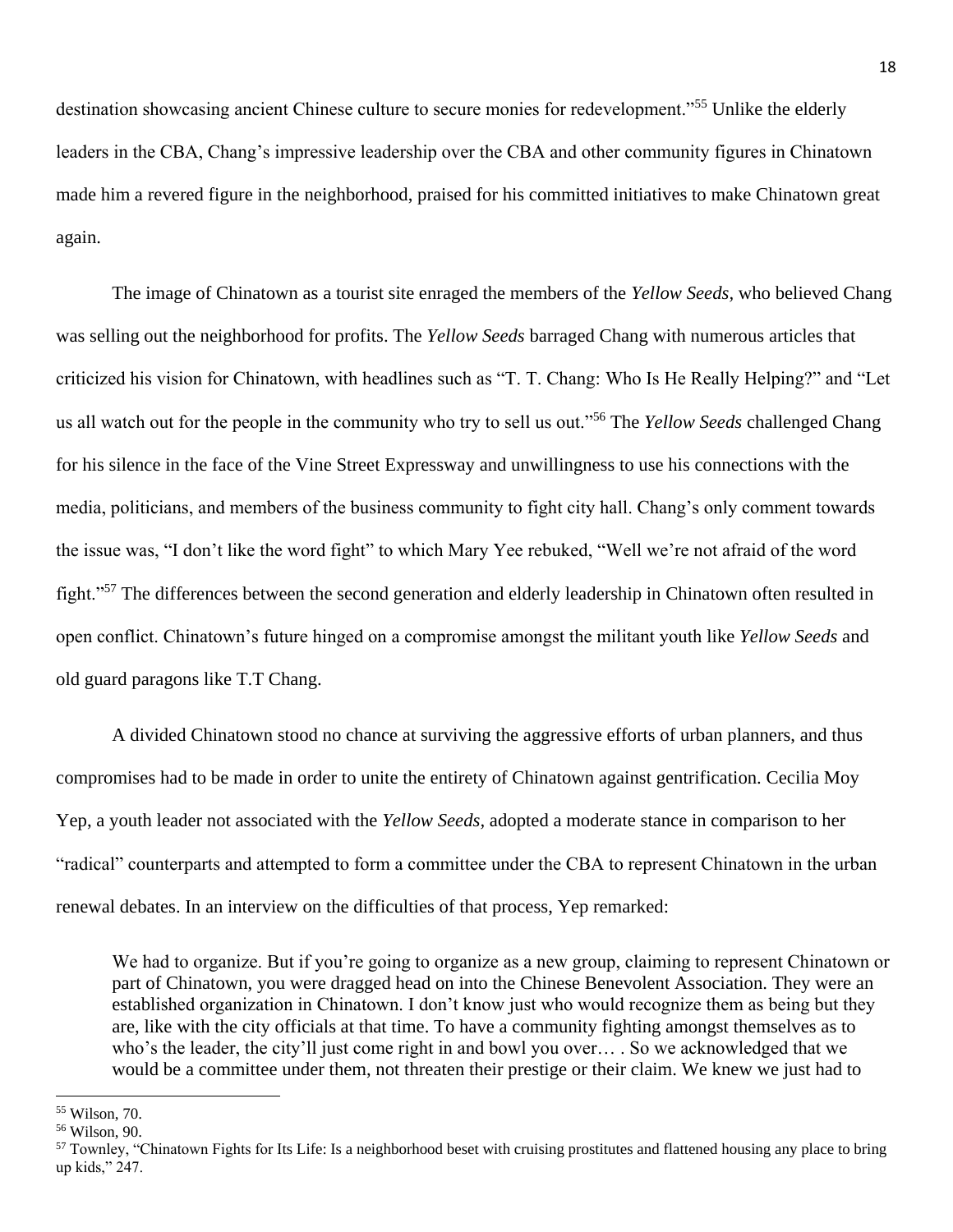either respect them, or we had to fight them and, on the other hand, fight the government. . . . We didn't challenge their authority; we acknowledged their superiority.<sup>58</sup>

Yep's willingness to work with the CBA marked one of the first instances in which elderly and youth leadership of a Chinatown collaborated. The committee Yep and the CBA created would soon become the Philadelphia Chinatown Development Corporation (PCDC), Chinatown's premier organization which led the effort for urban redevelopment projects that would benefit residents.

The *Yellow Seeds* may have questioned elders such as T.T Chang on his methods, but they never lost sight of the goal of saving Chinatown. Mary Yee described their role in the movement as the "loyal opposition" whose goal was to remind the community that they were all on the same team. She suggested that the "threat to" community survival prompted the different sectors of the community to bridge generational, religious, educational, and geographical boundaries," and that "by establishing [an] identity as a community and by being a public presence in political forums and in the media during the early years, [Chinatown] became a force to be reckoned with."<sup>59</sup> At the end of the day, however, the Expressway successfully divided the community into north and south sides and opened the door for urban renewal projects such as the Gallery Mall and the Philadelphia Convention Center to be built. But crucially the expressway also became the catalyst for Chinatown to unite against gentrification and forced urban planners to alter their plans to accommodate for Chinatown's demands. This pivotal victory over gentrification validated the activism of Philadelphia's Chinatown and encouraged the community to continue their movement to ensure that their neighborhood would never fall to urban planners.

#### **Capital of Renewal: D. C's Chinatown and Gentrification from the 1970s-1990s**

The Chinatowns of Washington D.C. and Philadelphia had vastly different responses to gentrification in the 1970s-1990s. Washington D.C.'s Chinatown battle over gentrification began with the 1950 Comprehensive

<sup>58</sup> Wilson, *Ethnic Renewal in Philadelphia's Chinatown: Space, Place, and Struggle*, 77.

<sup>59</sup> Yee, "The Save Chinatown Movement: Surviving against All Odds," 27.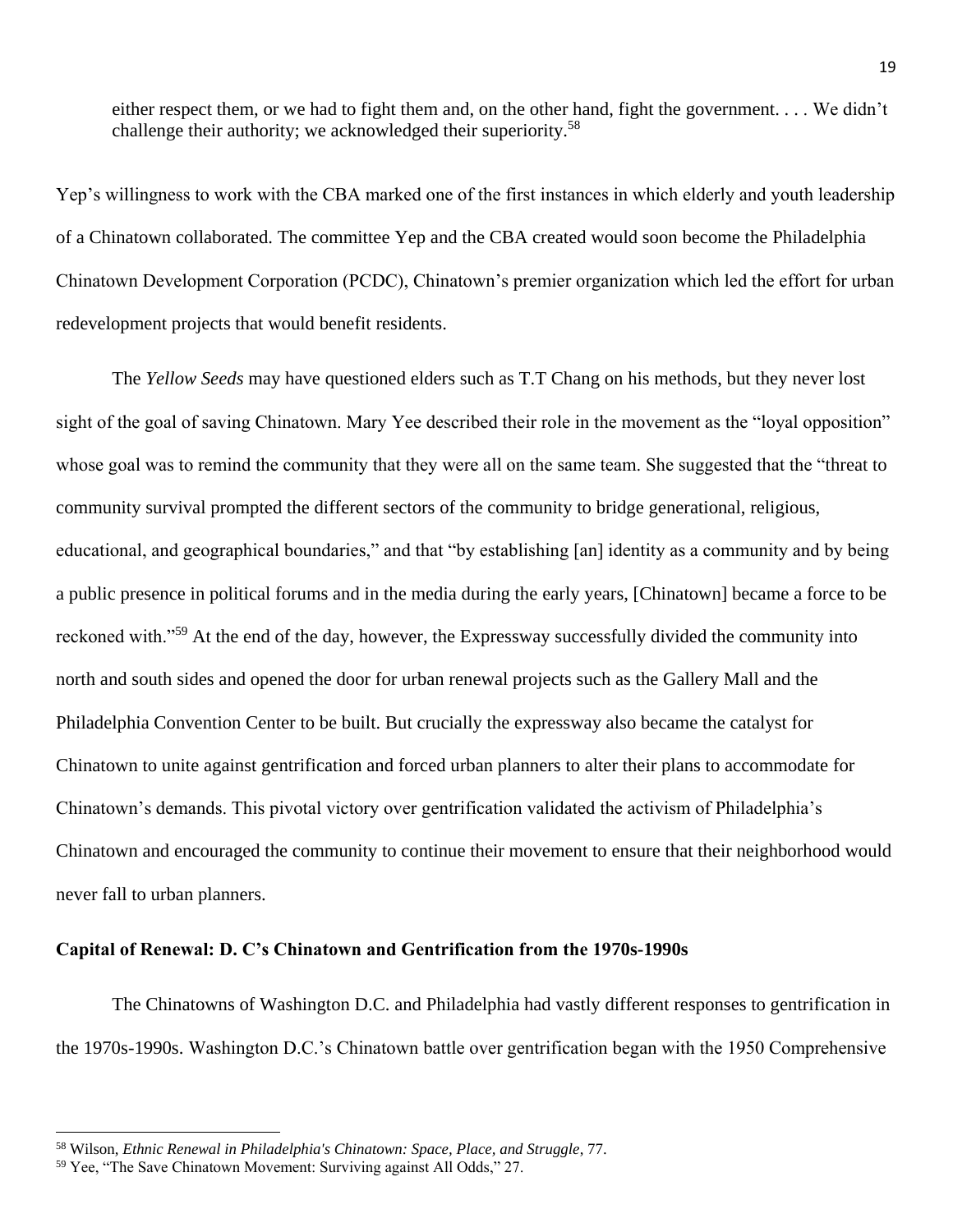Plan by D.C. urban planners who drafted future redevelopment projects for the city.<sup>60</sup> The announcement of D.C.'s first convention center and sports complexes in 1972 disrupted the peace of Chinatown residents. Planned to be built in the heart of the Chinatown neighborhood, the project was projected to encompass eight city blocks and destroy over 129 Chinese businesses.<sup>61</sup> In 1972, self-proclaimed community leaders held a modest protest against the convention center that forced urban planners to move the project several blocks away from Chinatown and promise to preserve the neighborhood.<sup>62</sup> In exchange, community leaders and Chinatown merchants worked with the city to transform Chinatown into a "tourist" spot.<sup>63</sup> This agreement between the Chinatown community and D.C. planners reminded residents of the 1920s when; Chinatown was almost permanently removed from the city due to the Federal Triangle project, which sought to replace Chinatown with "federal, district and cultural buildings."<sup>64</sup> At that time, Chinatown residents made compromises with D.C. to relocate the neighborhood to another part of the city to survive. The Triangle project instilled a sense of dread within the community that they could be removed at any time by urban planners.<sup>65</sup> The 1972 D.C. convention center tested the mettle of Chinatown to subvert urban planners and guarantee the neighborhood's survival.

The leaders of D.C.'s Chinatown acquiesced the neighborhood to urban renewal in the hope that it would revitalize the community with economic investments, while Philadelphia's took to the streets to vehemently reject urban renewal on the grounds that it destroyed the very communities it sought to "help". However, by the time of its completion in 1982, the DC convention center had displaced 13% of the total population (60 of the 487 total residents) in the neighborhood and attracted private developers who wished to take advantage of the available property to transform Chinatown into an bustling tourist destination for visitors

<sup>60</sup> National Park Capital Park and Planning Commission, *Washington Present and Future: A General Summary of the Comprehensive Plan for the National Capital and its Environs,* (Washington D.C, University of Illinois at Urbana-Champaign), 5. <sup>61</sup> "The Convention and Sports Arena Complex," *The Washington Post, Times Herald,* Feb 23, 1972.

<sup>62</sup> Saundra Saperstein, "Chinatown: Dreams for A Better Life: Chinatown: Dreams for a Better Life for the Old, New," *The Washington Post,* Feb 24, 1985.

 $63$  Domenic Vitiello & Zoe Blickenderfer, "The planned destruction of Chinatowns in the United States and Canada since c.1900," 144.

<sup>64</sup> David Hathaway, and Ho Stephanie, "Small but Resilient: Washington's Chinatown over the Years," Washington History 15, no. 1 (2003): 45.

<sup>65</sup> David Hathaway, and Ho Stephanie, "Small but Resilient: Washington's Chinatown over the Years," 45 & 48.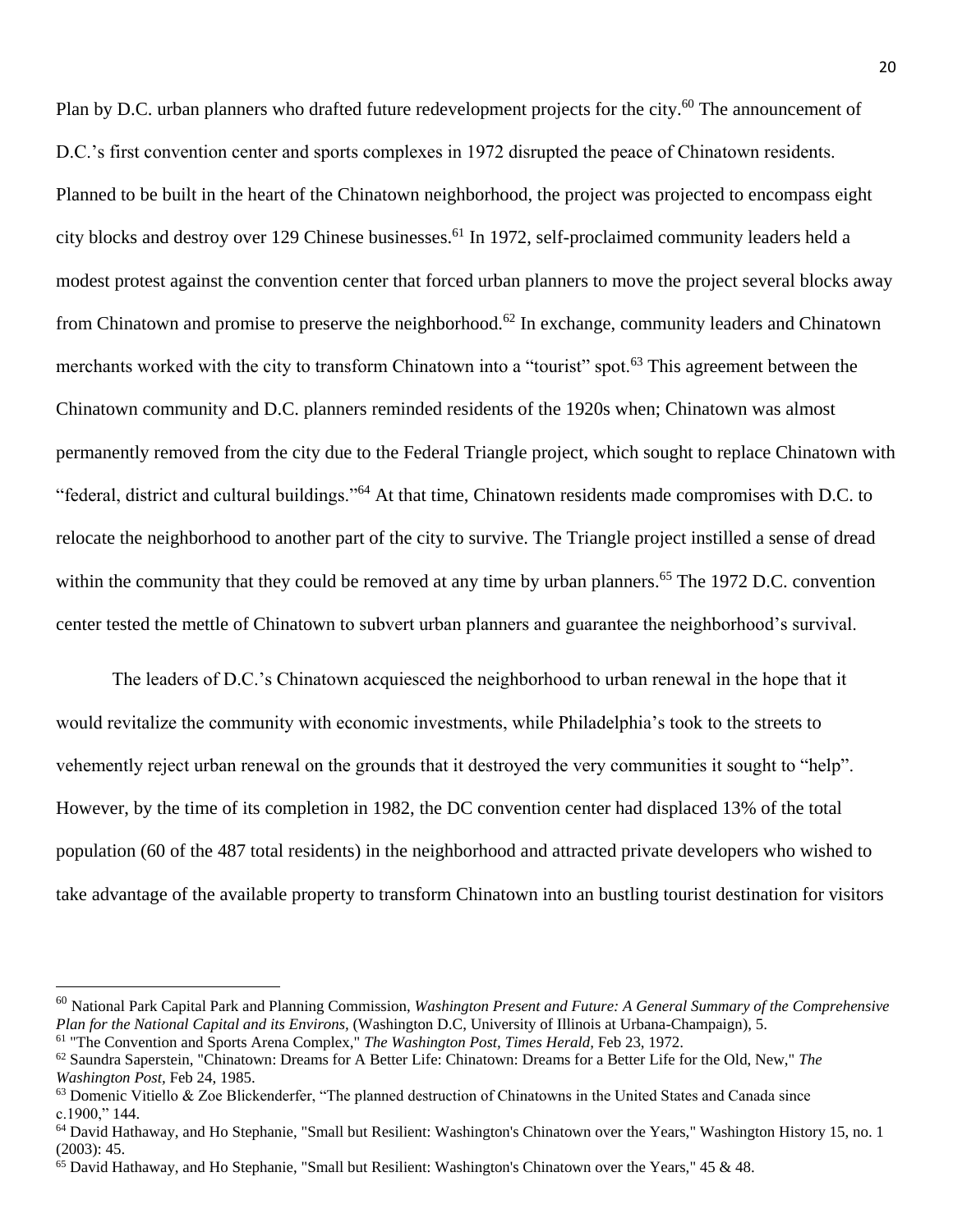to Washington D.C.<sup>66</sup> Despite D.C. and Philadelphia's Chinatowns shared ethnic identities, the communities of their cities tackled gentrification in completely opposite ways. D.C.'s Chinatown also had intra-community conflict between pro-business and pro-community advocates, but their Chinatown was represented by two completely different populations from the suburbs and inner city. This population difference favored the suburbs and titled D.C.'s Chinatown to support gentrification instead of rejecting it. Unable to unite its entire community against gentrification, D.C.'s Chinatown became the prime example of a Chinatown co-opted by urban planners.<sup>67</sup>

One of the primary factors to D.C.'s demise as a cultural neighborhood would be the population makeup of the city. A 1973 study by D.C.'s Redevelopment Land Agency showed that the Chinese-American population in D.C. nearly doubled between 1960 and 1970 from 4,156 to 8,298 residents.<sup>68</sup> Although Chinatown's population expanded a wave of immigration in the 1950s-1970s, Vitiello and Acolin noted that this influx may have weakened the community, as that wave was "part of a broader shift from the old pattern of immigrant settlement in central city enclaves to a new prevalence of locating directly in suburbs."<sup>69</sup> The shift in D.C. was even more extreme since most of the residents in the 1973 study lived in the suburbs.<sup>70</sup> Newer immigrants did not see Chinatown as their "home" since they did not live there and only went to Chinatown for its amenities and services just like tourists. Signs of this settlement pattern emerged as early as 1972, when Betty Medsger of *the Post* described Saturdays in Chinatown as "slow" days for the community due to the lack of automobile traffic from office workers in the suburbs. However, come Sundays and during the Chinese New Year, Chinatown witnessed periodic revivals with the business of Chinese suburbanites filling the neighborhood with life. Based on these differences, Medsger concluded that "The two worlds of Washington's Chinese-the

<sup>66</sup> Linda Wheeler, "Mixed Blessing for Chinatown: Chinatown's Property Values Climbing," *The Washington Post,* Jul 12, 1986. <sup>67</sup> Saundra Saperstein, "Chinatown: Dreams for A Better Life: Chinatown: Dreams for a Better Life for the Old, New.

<sup>68</sup> William H. Jones, "Chinatown Rejuvenation Urged: Many Favor Trade and Community Center," *The Washington Post, Times Herald (1959-1973),* Feb 25, 1973.

<sup>&</sup>lt;sup>69</sup> Arthur Acolin, and Domenic Vitiello, "Who Owns Chinatown: Neighbourhood Preservation and Change in Boston and Philadelphia," *Urban Studies* 55, no. 8 (June 2018): 1693.

<sup>&</sup>lt;sup>70</sup> Jones, "Chinatown Rejuvenation Urged: Many Favor Trade and Community Center."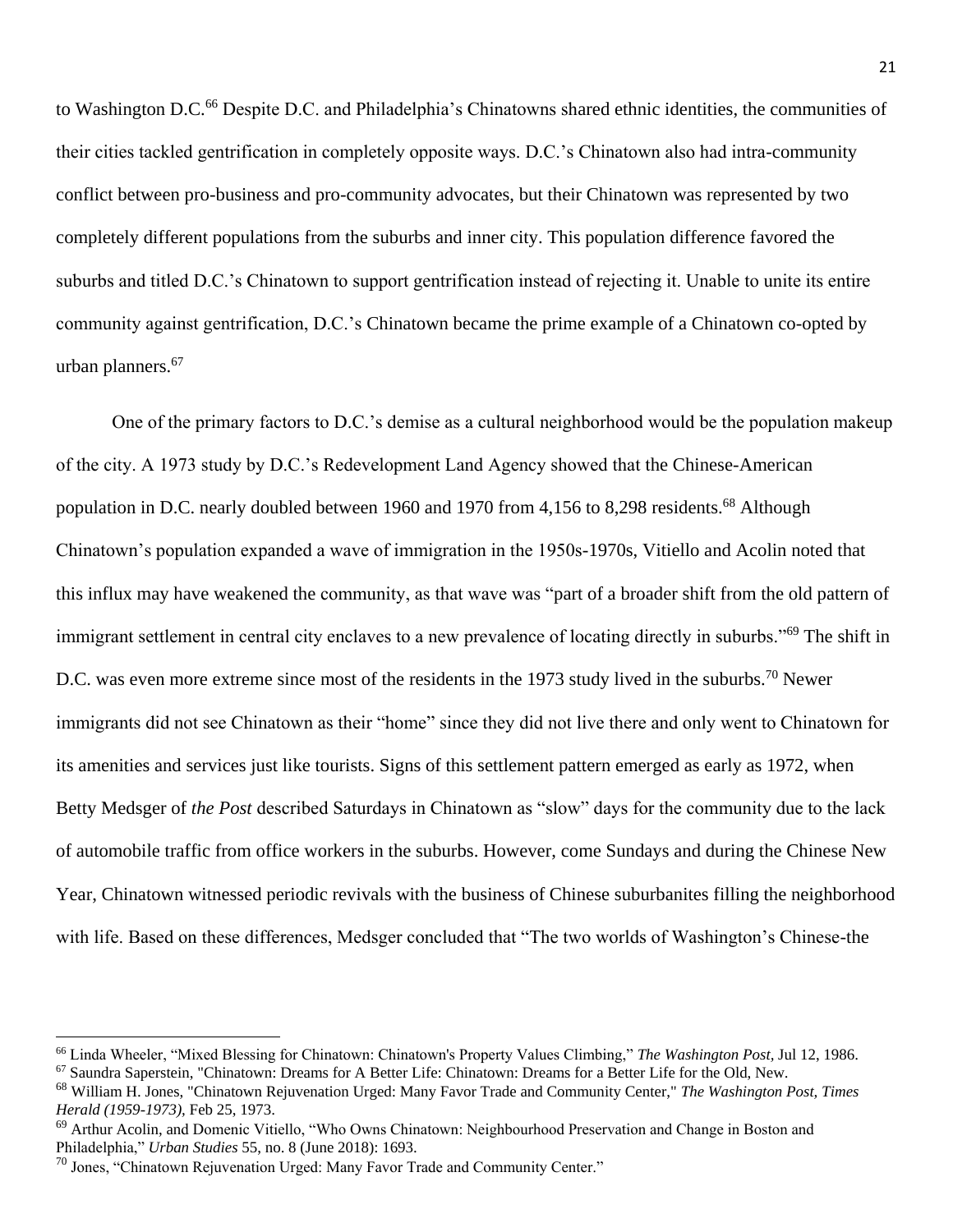inner-city Chinatown and the suburban dispersal- are very different."<sup>71</sup> In the debates over urban renewal, Asian residents within D.C. competed with their suburban counterparts to determine which "community" represented Chinatown. Two leaders emerged as representatives of these communities and their interests: Dr. Toon Lee (Dr. Lee) sought to utilize urban renewal to preserve Chinatown's image as a residential haven for families and Dr. William Chin Lee (Dr. Chin Lee) plowed the way for Chinatown's as a business empire focused on tourism.<sup>72</sup>

Dr. Toon Lee came to Washington D.C. from China when he immigrated to the U.S. in 1948.<sup>73</sup> In addition to his work as a local physician for the neighborhood and in the city's health department, Dr. Lee's involvement in Chinatown largely stemmed from his work as president of the D.C. branch of the Chinese Consolidated Benevolent Association (CCBA) founded in 1940.<sup>74</sup> This organization catered to new immigrants and long-time residents alike by providing them with services in healthcare and education, settling local disputes, burying the dead, upholding Chinese traditions, and answering other neighborhood needs. As Chinatown's unofficial spokesperson, Dr. Lee often represented the community in interviews with the *Washington Post* for celebrations such as the Chinese New Year.<sup>75</sup> Dr. Lee identified the poor housing in the community as one of the major issues for the neighborhood. He called the aged homes in the neighborhood "antiques" on the verge of falling apart. In a 1989 interview, Dr. Lee expressed a need for urban redevelopment in Chinatown but exclaimed that outside developers "Say they want to enhance Chinatown. They don't want to enhance us, they want to squeeze us out."<sup>76</sup> Dr. Lee believed that urban renewal could help revitalize Chinatown, but also understood that the people of Chinatown were not the beneficiaries of those projects. Despite the historic legacy of the CCBA, the association had lost much of its power in the community by the 1970s due to the immigration wave of the 1960s-1970s. As Chinatown's inner-city residents dwindled, so did

<sup>71</sup> Betty Medsger, "Chinatown Not Home to most Chinese: Chinatown is no Longer Home to most Washington Chinese," *The Washington Post, Times Herald,* Dec 05, 1972.

<sup>72</sup> Stephen J. Lynton, "Far East Center to be Built in D.C.'s Chinatown: Far East Center to be Built in D.C.'s Chinatown," *The Washington Post,* May 13, 1983.

<sup>73</sup> Hathaway and Ho Stephanie, "Small but Resilient: Washington's Chinatown over the Years," 47.

<sup>74</sup> "About Us," Chinese Consolidated Benevolent Association of Washington, DC.

<sup>75</sup> Ellen Hoffman, "Dragons Cavort on H. Street," *The Washington Post, Times Herald,* Oct 12, 1970.

<sup>76</sup> Kathy Ann Waterman, "Chinatown: The Old Vs. the New: Chinatown Fights Battle to Preserve its Heritage," *The Washington Post,* Dec 02, 1989.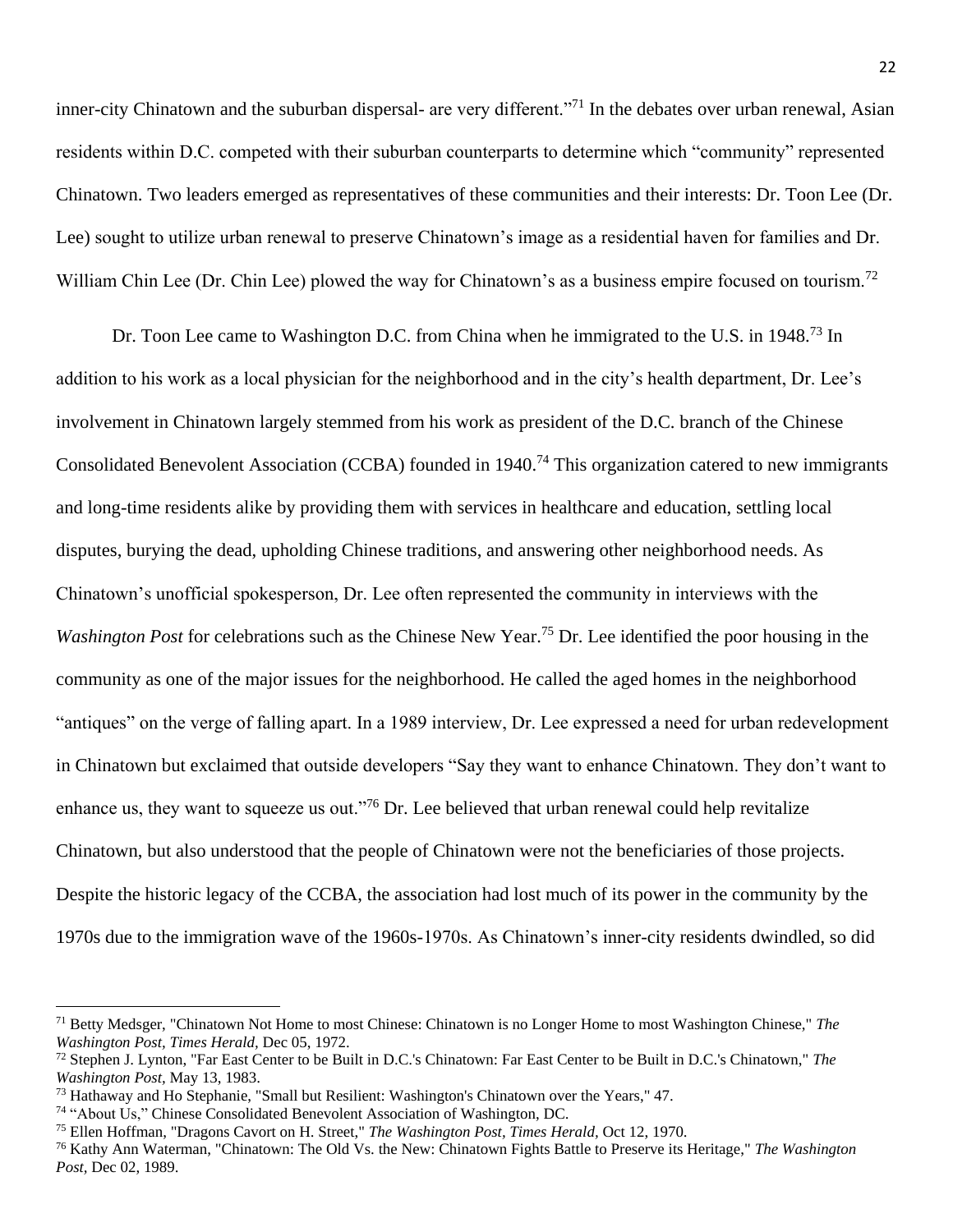the power of the CCBA since less people required their services.<sup>77</sup> For housing and other issues, the CCBA failed to confront the rise of gentrification in the 1970s.

On the other side of the debate was Dr. William Chin Lee, born, raised, and educated in Washington. Serving as an internal medical doctor for the community until his retirement in 1982, Dr. Chin Lee also made a name for himself in politics.<sup>78</sup> In 1972, he competed against Jerry A. Moore, the Republican Party's favored candidate and former city councilman, and Gen. Hassan Jeru Ahmed in a three-way battle for the Republican nomination for the House of Representatives.<sup>79</sup> Against four to one odds, Dr. Chin Lee won the election by a razor thin margin of seventeen votes against the favored Moore.<sup>80</sup> Despite losing the general election for delegate against the Democratic incumbent Walter E. Fauntroy, Dr. Chin Lee had won respect for the Asian community at a time when racial tensions diminished minority representation in politics.<sup>81</sup> Taking his successes in politics to Chinatown, Dr. Chin Lee hoped to save the neighborhood by utilizing his political experience and connections to help spur Chinatown's transformation into a tourist paradise.

The beginning of the end for D.C.'s Chinatown started with a proclamation for a new trading center for Chinatown in 1983 by the Chinatown Development Corporation, an organization made up of thirty-four Chinatown business members. Dr. Chin Lee, at that point the president of the CDC, proudly announced "We see this project as the first step in an effort to make Washington, D.C. a major gateway for trade and cultural exchanges between the U.S. and the Far East."<sup>82</sup> The 1973 study mentioned previously also revealed that both the Chinatown community and Chinese business owners wanted a Chinese Trade and Community Center to boost the neighborhood's local economy and provide much needed neighborhood services.<sup>83</sup> The land of the

<sup>77</sup> Jacques Leslie, "Chinatown: Setting for a Poignant Tale of Paper Sons, the Gold Mountain and Plastic Pagodas: Potomac," *The Washington Post, Times Herald,* Apr 25, 1971.

<sup>78</sup> Hathaway and Ho Stephanie, "Small but Resilient: Washington's Chinatown over the Years," 46.

<sup>79</sup> David R Boldt, "1972: 'the Year for Chinese': 1972: 'the Year for Chinese'," *The Washington Post, Times Herald,* Apr 03, 1972.

<sup>&</sup>lt;sup>80</sup> Martha M. Hamilton, "Chin-Lee Banking on Bipartisan Vote: Chin-Lee Banks on both Parties in Uphill Fight for Delegate Seat," *The Washington Post, Times Herald,* Aug 13, 1972.

<sup>81</sup> Martha M. Hamilton and Ronald Taylor, "Voting Percentage in District was Lowest in City's History," *The Washington Post, Times Herald,* Nov 09, 1972.

<sup>82</sup> "D.C. Chinatown Site of Huge New Trade Center," *Asian Week,* May 26, 1983.

<sup>83</sup> Jones, "Chinatown Rejuvenation Urged: Many Favor Trade and Community Center."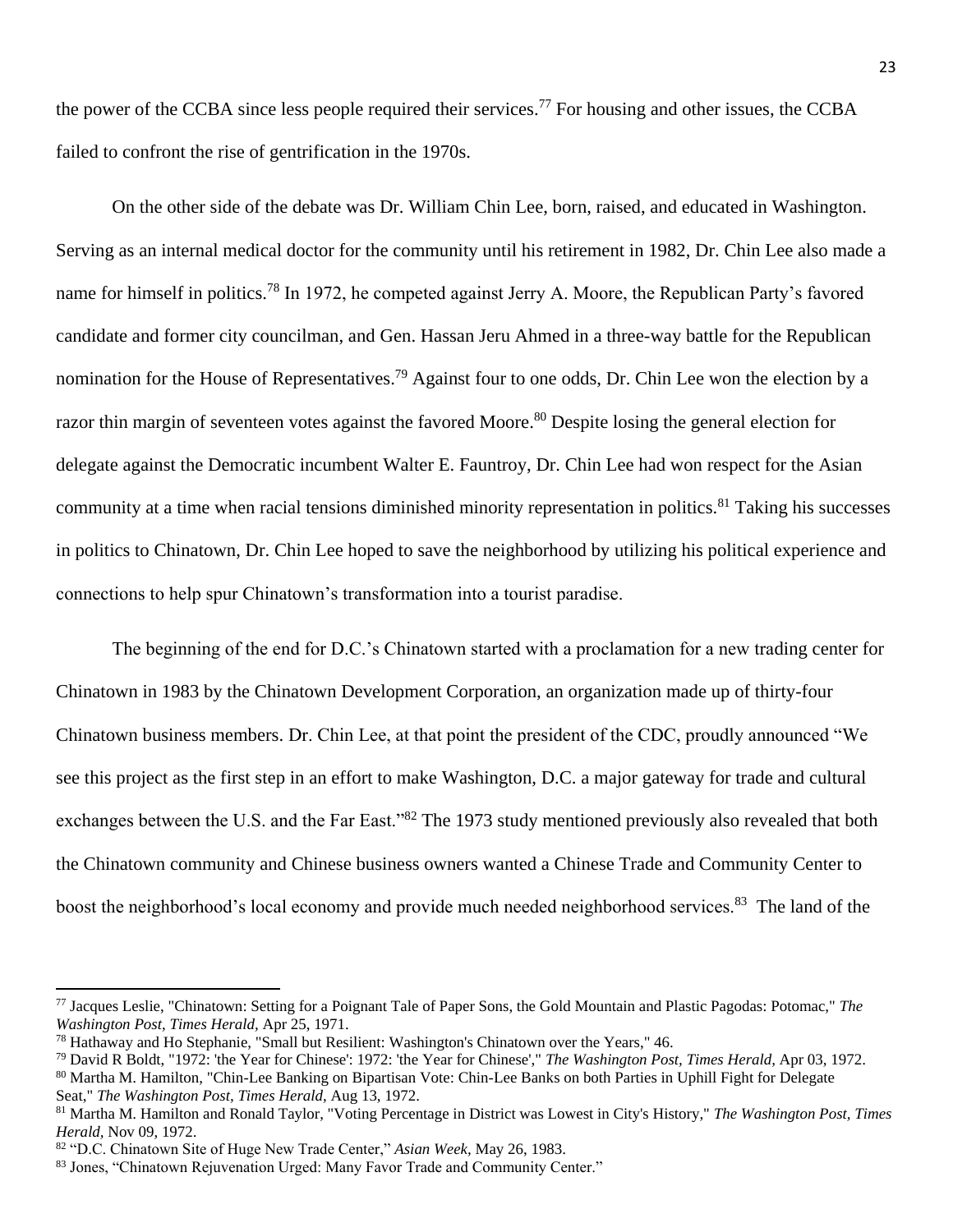trading center was being leased by D.C.'s Metro Transit Authority and they only selected the CDC's bid for the land. Dr. Lee, alongside other fellow community advocates, were unsuccessful in their attempts to be a part of the project and thus were completely excluded from the venture. The bias of the Metro Transit Authority towards Dr. Chin Lee's group was attributed to the "overwhelming" support by D.C. agencies for the trade center.<sup>84</sup> A possible rationale for this bias has to do with American foreign policy and President Richard Nixon's 1972 visit to China reestablishing U.S.-Chinese relations. Dr. Chin Lee's 1972 campaign resonated with American foreign policy, urban planners, and Chinatown businessmen alike where he wanted "to allow people to lift themselves up by their own bootstraps."<sup>85</sup> Dr. Chin Lee's vision for Chinatown supported the idea of the "American Dream" by giving businesses in Chinatown the best opportunities to succeed made possible by urban renewal. The coalition of city planners and the CDC had effectively excluded one part of Chinatown in the gentrification process. Dr. Chin Lee's CDC paved the way for the economic metamorphosis of the neighborhood and left community activists such as Dr. Lee in the dark.<sup>86</sup>

A resident of the area for twenty years, Dr. Lee witnessed the agonizing decline of Chinatown as a residential neighborhood through his own eyes. The opening of Chinatown to urban renewal projects such as convention center and trading center led to a significant rise in property taxes for the neighborhood that forced out many Chinatown residents. By 1986, only half of Dr. Lee's patients were Chinese. In 1986, the *Post* noted that "Lee's parents three-story row house had an assessed value of \$66,750 in 1977, \$285,000 in 1982 and \$695,000 this year, almost entirely attributable to increases in the value of the land."<sup>87</sup> Land value and high property taxes reserved Chinatown's spaces for outside developers or business owners who handled the costs with ease. No lower income family could afford the exponential increase in taxes. Dr. Lee echoed fears of the remaining D.C. Chinatown residents that "eventually there will be a Chinatown with no Chinese… Many of the large developers are non-Chinese. The development in Chinatown is a positive step, but not if we cannot stay

86 "D.C., Chinatown Site of Huge New Trade Center."

<sup>84</sup> Lynton, "Far East Center to be Built in D.C.'s Chinatown: Far East Center to be Built in D.C.'s Chinatown."

<sup>85</sup> Hamilton, "Chin-Lee Banking on Bipartisan Vote: Chin-Lee Banks on both Parties in Uphill Fight for Delegate Seat."

<sup>87</sup> Linda Wheeler, "Mixed Blessing for Chinatown: Chinatown's Property Values Climbing," *The Washington Post,* Jul 12, 1986.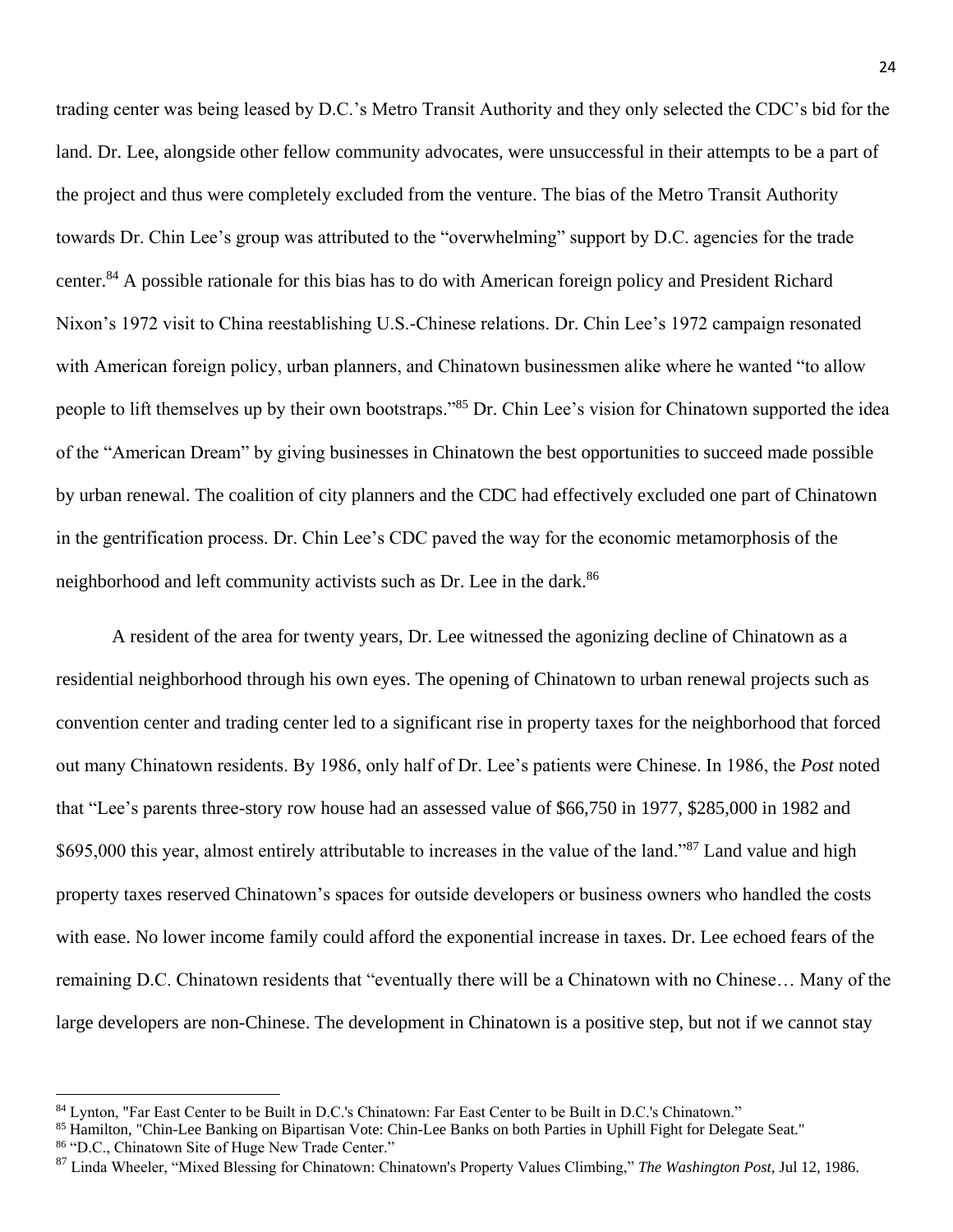here when it is all over."<sup>88</sup> Resigned to the fate of Chinatown's transformation into an urban developer's sandbox, Dr. Lee knew it was only a matter of time before the Chinese would be completely forced out of D.C.

By 1995, D.C.'s Chinatown was well underway into becoming the one of the city's most popular development sites. For new residents, D.C.'s Chinatown was "like a train station: When the train arrives, you take it to the next destination." These words by Dr. Lee perfectly described the state of Chinatown by 1995. Chinatown had long served as a community where immigrant families could plant their roots and raise children; now it was merely a pitstop for immigrants on their way to the suburbs. The residents of Chinatown were completely defeated, and even Chinese businessmen who benefitted from recent development projects felt the pressure of gentrification. For example, in 1995, Tony Cheng, who owned multiple properties and two restaurants in Chinatown, noted that business in the area had been bad in recent years and he was willing to sell to developers for the right price. By 1995, Chinatown residents at the Wah Luck House, an apartment building built in 1982, accepted that Chinatown was no longer an ethnic enclave and found it foolish that they once thought the Wah Luck House symbolized Chinatown's resistance to gentrification. Residents believed that the construction of Wah Luck alongside the new Chinese Far East Center, showed that their voices were being heard by urban planners and that they could survive as a residential community. Contrary to their hopes however, D.C.'s Chinatown devolved into a bidding war among outside interests over available spaces in Chinatown. By 1995, Dr. Lee concluded, "History moves on" and perhaps that was fitting for this once vibrant neighborhood.<sup>89</sup>

Washington D.C.'s Chinatown at first claimed its spot in D.C as an oasis for Chinese immigrants who escaped racism to find a new home. The end of the neighborhood's authentic Chinatown in the 1970s-1990s began when community and business leaders allowed the construction of a convention center that sapped the community of its cultural vitality. Trends in immigration catered to the suburban Asian population and resulted

<sup>88</sup> Linda Wheeler, "Mixed Blessing for Chinatown: Chinatown's Property Values Climbing."

<sup>89</sup> Marc Fisher, "'If the Price is Right, we Sell,'" *The Washington Post,* Jan 29, 1995.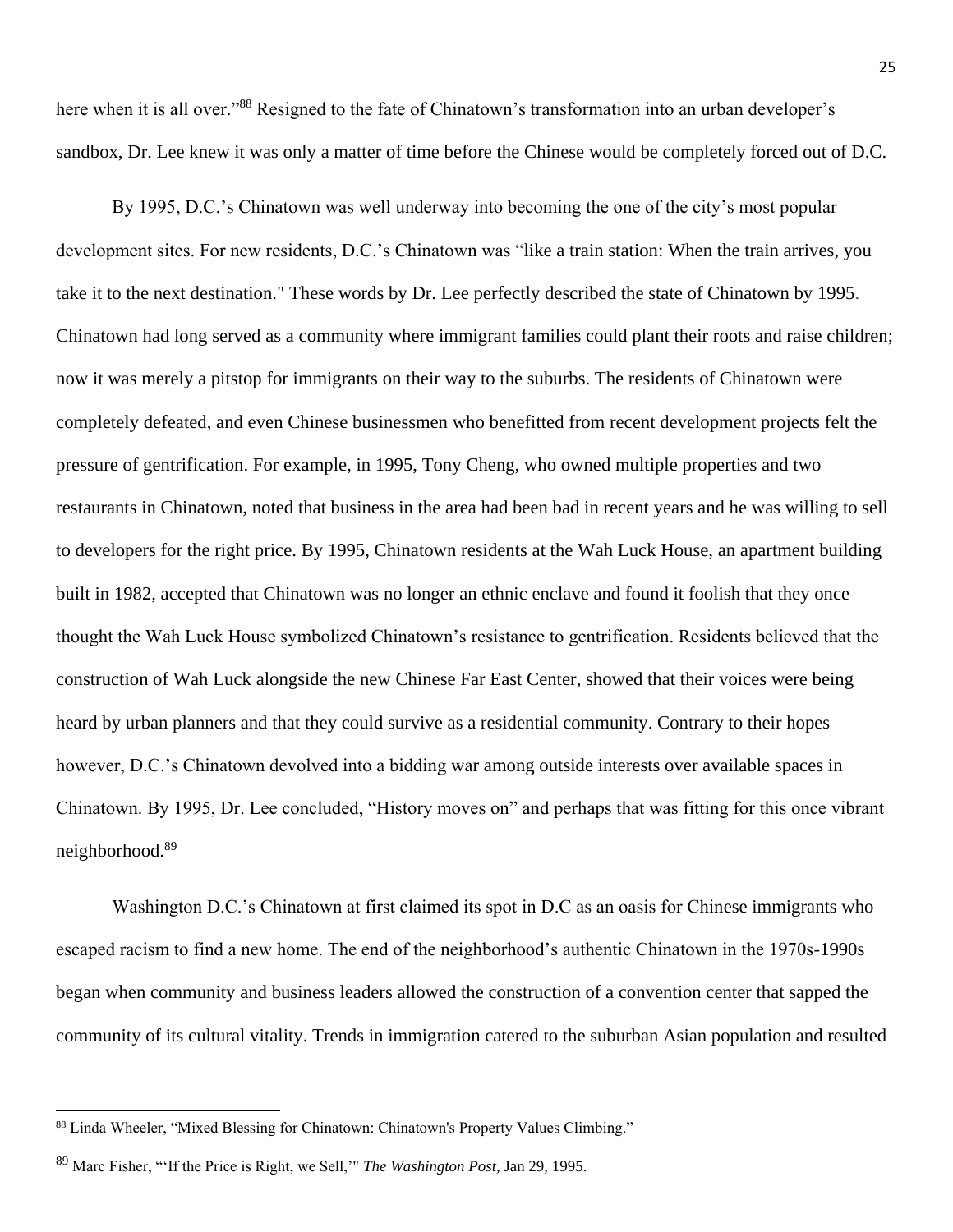in their interests being prioritized over the residents of Chinatown. Despite being at one point the commanding president of the CCBA, Dr. Toon Lee was powerless to contest Dr. William Chin Lee's CDC. Chinatown's residential and business leaders had been divided and conquered by external interests. By 1995, the neighborhood became a free for all amongst urban developers as external interests bought out land from Chinese businessmen and homeowners alike. Tourists and D.C. Asian suburbanites benefitted the most from urban renewal projects and completely destroyed the authentic culture of D.C's Chinatown.<sup>90</sup> The pivotal period of the 1970s to the 1990s transformed D.C.'s Chinatown into an ethnic Disneyland for tourists far removed from its beginnings as a sanctuary for Asian immigrants.

#### **Conclusion**

 $\overline{\phantom{a}}$ 

The choices that the Chinatowns in D.C. and Philadelphia utilized in the 1970s and 1980s influenced how those communities face the issue of gentrification today. Philadelphia's Chinatown now attempts to seize its own destiny and reclaim the lands they lost to gentrification in the 1970s. The neighborhood sustained intergenerational coalitions from the 1970s alive through the Philadelphia Chinatown Development Corporation, which dedicated themselves to urban redevelopment projects that would improve the lives of its residents. One such reclamation conflict is playing out in the neighborhood of Callowhill, or Chinatown North, a space the neighborhood lost when the Vine Street Expressway was constructed. Since 2018, the PCDC has led the fight to recover their "rightful'' spaces of Chinatown North against the wishes of the majority white population of Callowhill, with both groups claiming these spaces as their own.<sup>91</sup> The PCDC believed that the non-English speaking residents of Chinatown North were being excluded in talks regarding Callowhill's Business Improvement Bill, a plan that funded future development projects in the neighborhood. Chinatown leadership saw this as another deliberate attempt by white "outsiders" to prevent minorities from having a voice in community development. Although the PCDC made some progress in reclaiming Chinatown North with the

<sup>90</sup> Yanan Wang, "D.C. 's Chinatown has Only 300 Chinese Americans Left, and they're Fighting to Stay. Rich People would Never have Lived here before. Now they're Trying to Buy Everything," *The Washington Post,* Jul 16, 2015.

 $91$  Valerie Russ, "At Tense Meeting about Proposed Callowhill Improvement District, Request for a Restart Fails," TCA Regional News, Jun 26, 2019.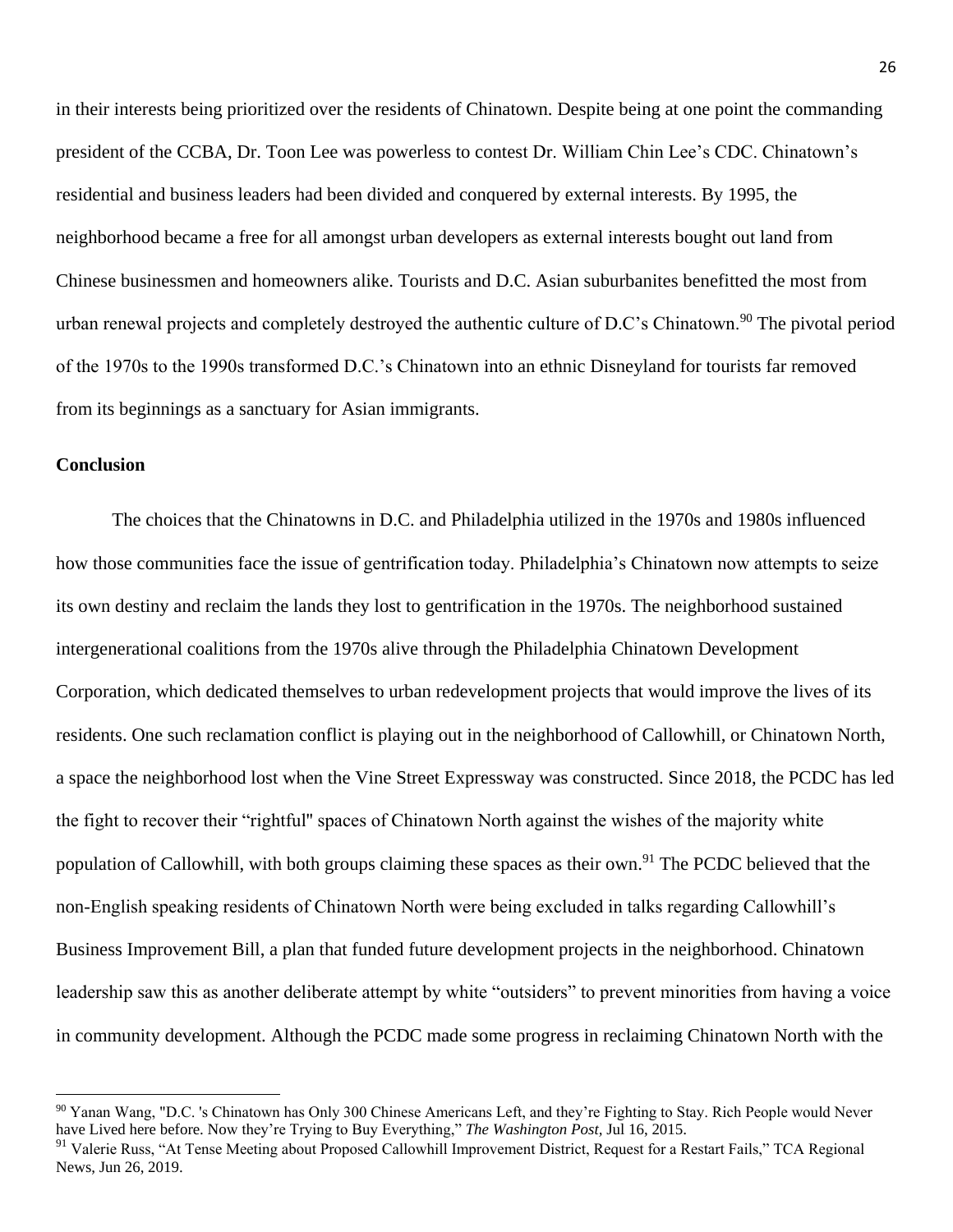construction of the Crane Tower Apartments in 2019, the conflict with the Callowhill residents in North Chinatown suggest that another fight over urban space is brewing once again.<sup>92</sup> Philadelphia's Chinatown faces the dilemma of community inclusion and how to make urban renewal work for all actors involved. How do two distinct ethnic communities with competing claims to city spaces reconcile their differences? Whether it is minority or white communities, do any of these groups have greater claims to the city? Chinatown's prior successes against the Vine Street Expressway in 1973, a Phillies Stadium in 2001, and other urban renewal projects have taught the community that a "culture of protest" works in the fight against gentrification. In the 21<sup>st</sup> century, how can Philadelphia's Chinatowns utilize their legacy of activism to produce meaningful change that can help improve the community? Philadelphia's Chinatown provides an interesting case study to see how minority communities attempt to navigate the discourse of gentrification and urban spaces.

On the other hand, Washington D.C.'s Chinatown has been decimated by gentrification in the late 20th century. According to Yanan Wang of the *Washington Post,* "The population of Chinese-Americans in Chinatown has shrunk from a high of 3,000 to about 300 -- half of whom are now fighting to be able to stay."<sup>93</sup> D.C.'s Chinatown became a symbol of submission, agreed upon by Philadelphia Chinatown community advocates such as Mary Yee from the *Yellow Seeds* who remarked "Had we not resisted what government officials and politicians thought was inevitable at the outset, we would probably have suffered the sad fate of Washington, DC's Chinatown, devastated by its convention center and the Verizon Center."<sup>94</sup> This case of a fallen Chinatown offers insight on how Chinatowns oppose gentrification. Why did "Save Chinatown" movements remain isolated in the past when they all faced the same issue of gentrification? Even if each Chinatown had their own unique circumstances, why did they decide to go it alone against gentrification? The urban renewal era of the late  $20<sup>th</sup>$  century reinforced the notion that Chinatowns relied upon cultural tourism to survive against urban renewal. In the 21<sup>st</sup> century, can Chinatowns move on from their historical reliance on

 $\overline{a}$ 

<sup>92</sup> Valerie Russ, "New Crane Chinatown apartments to open this month, but some ask: Where's the affordable housing?," *Philadelphia Inquirer*, July 11, 2019.

<sup>&</sup>lt;sup>93</sup> Yanan Wang, "D.C. 's Chinatown has Only 300 Chinese Americans Left, and they're Fighting to Stay. Rich People would Never have Lived here before. Now they're Trying to Buy Everything," *The Washington Post,* Jul 16, 2015.

<sup>&</sup>lt;sup>94</sup> Yee, "The Save Chinatown Movement: Surviving against All Odds," 24-31.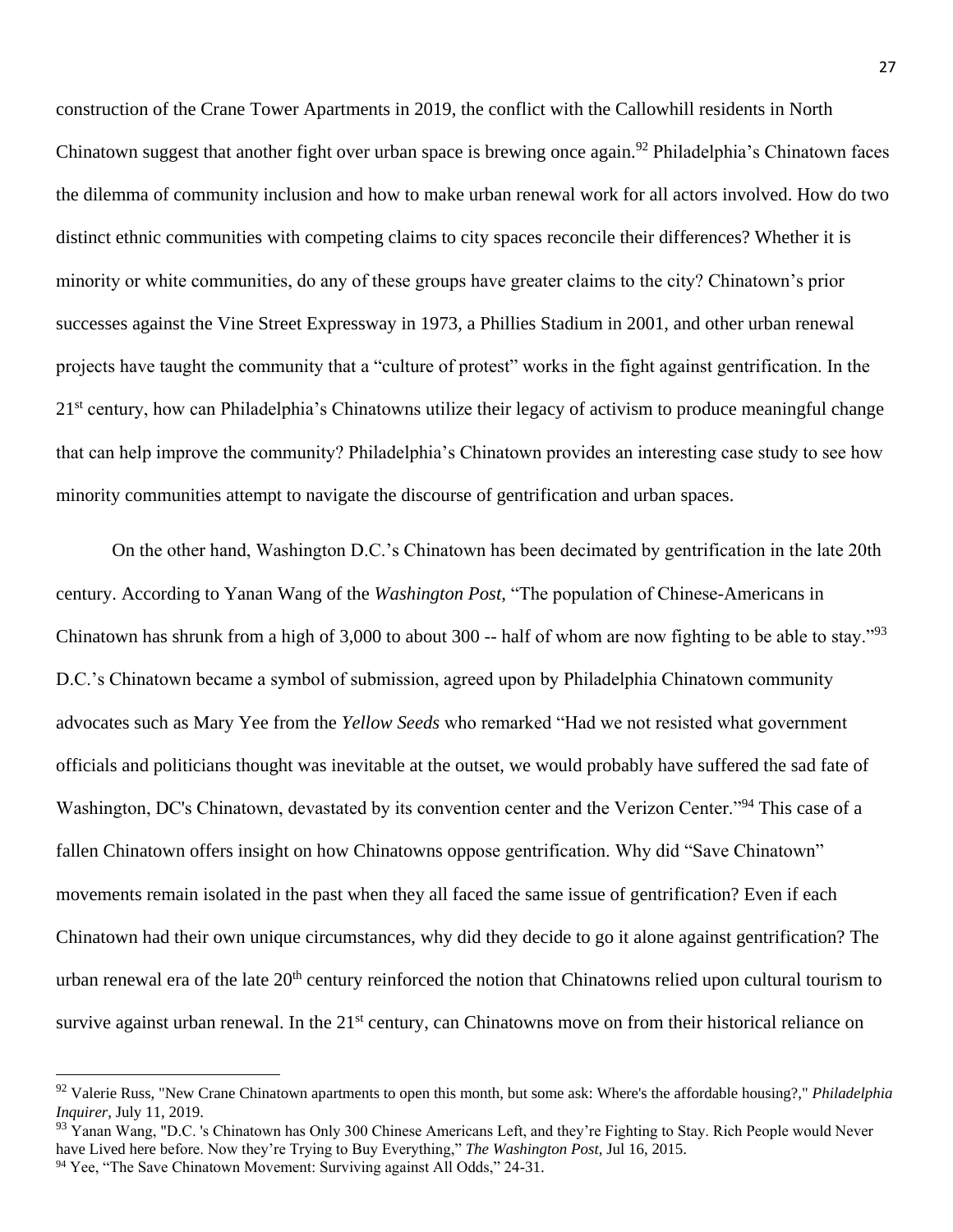cultural tourism and find other ways to thrive as a community? D.C.'s Chinatown provides a grim lesson to minority communities divided on the issue of gentrification, that if they choose to support urban redevelopment, they may find their voices lost in the dust of a construction site.

Chinatown neighborhoods in the United States were subjected to rigorous battles over the merits of urban renewal. Whether it was through the fiery chants of "Save Chinatown!" that echoed throughout the streets of Philadelphia or the extinguished flame of D.C.'s Chinatown neighborhood lost to gentrification, Chinatown communities were instrumental in deciding the fate of their localities. Both Philadelphia and D.C. Chinatowns experienced an influx in immigration and intra-community divisions that threatened their neighborhood's response to gentrification. Philadelphia's immigration population in the suburbs jumped from 48-60% between 1980 and 2010.<sup>95</sup> Yet, Philadelphia's Chinatown protest movement empowered its residents to fight for their right to stay in the city instead of fleeing to the suburbs, while D.C.'s Chinatown succumbed to internal infighting and leadership who orchestrated the downfall of their neighborhood with urban planners. As stated by the *Yellow Seeds* "The fate of Chinatown is now in your hands, the hands of the Chinese people. You, the people of Chinatown, cannot continue to be apathetic. If you do not awaken now, you may soon find there is no Chinatown left to fight for."<sup>96</sup> The cases of D.C. and Philadelphia Chinatowns reveal the importance of social activism to combat gentrification and the complex relationships in minority communities that could hinder attempts at social mobilization.

Future studies should consider how various minority communities can work together to combat urban renewal. With more neighborhoods becoming integrated with a wide variety of peoples, how do diverse communities bridge cultural divides to combat gentrification, and what prevented them from doing this in the past? Chinatown's experiences with gentrification reveal that minority communities can hold a variety of

<sup>&</sup>lt;sup>95</sup> Acolin and Vitiello, "Who Owns Chinatown: Neighbourhood Preservation and Change in Boston and Philadelphia," 1695. <sup>96</sup> *Yellow Seeds* Vol 2, Number 1, p. 2 April 1973, Box 639, CCC Periodicals, SCRC 396/1884-1639, Special Collections Research Center, Temple University Libraries, Philadelphia, Pennsylvania.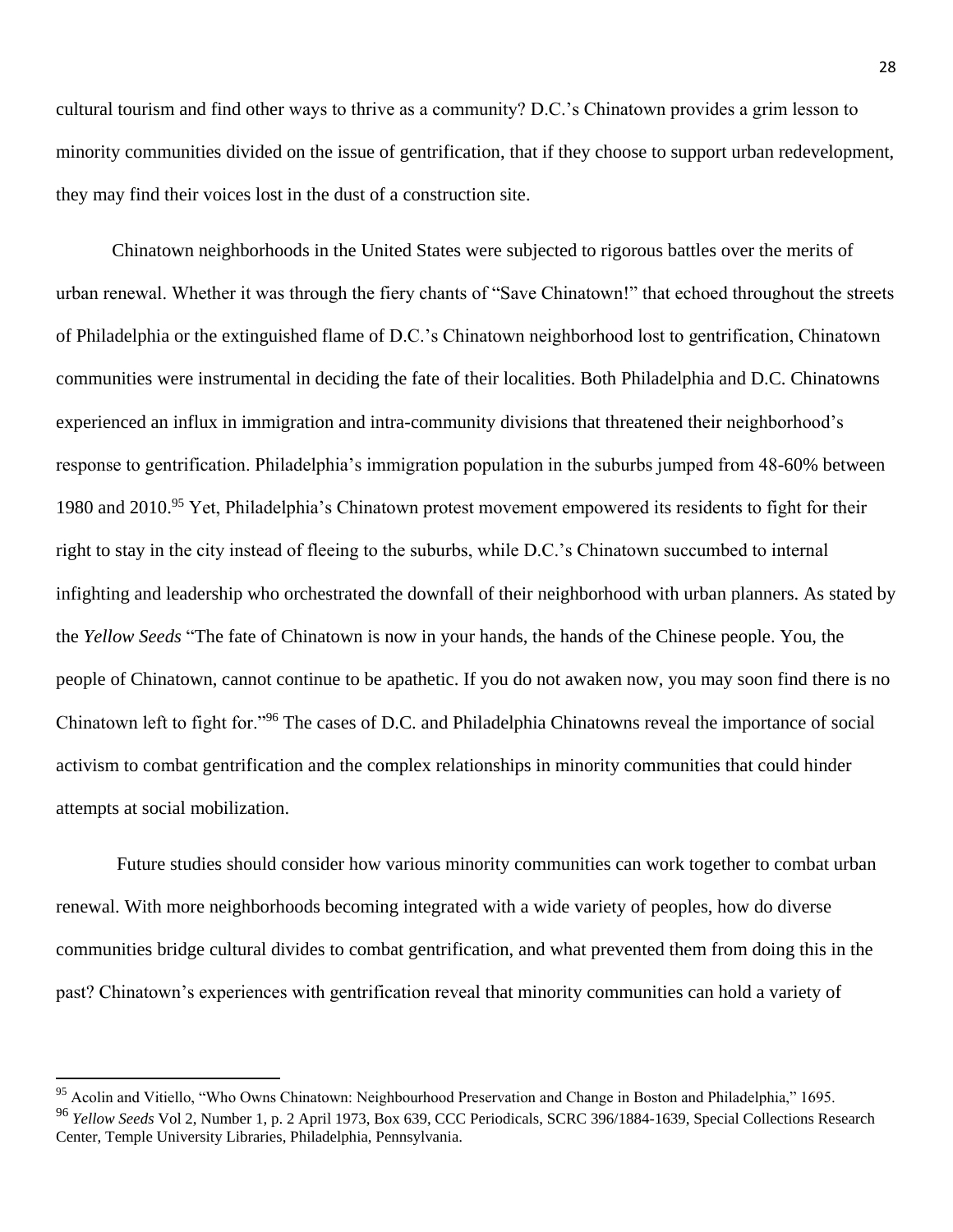opinions on urban renewal that can affect how their communities respond to the phenomenon. In addition, gentrification is a popular topic in the present day, and is widely agreed by scholars to be a major problem for minorities neighborhoods. Cities all over the U.S. have drafted new comprehensive plans such as Philadelphia's 2035 and D.C.'s 2006 plans to be more inclusive and truly improve the states of minority communities ravaged by previous urban redevelopment projects. Gentrification must be studied further in order to analyze how minority communities today navigate the phenomenon of gentrification and how they can reap the benefits of a beautiful city in the 21<sup>st</sup> century.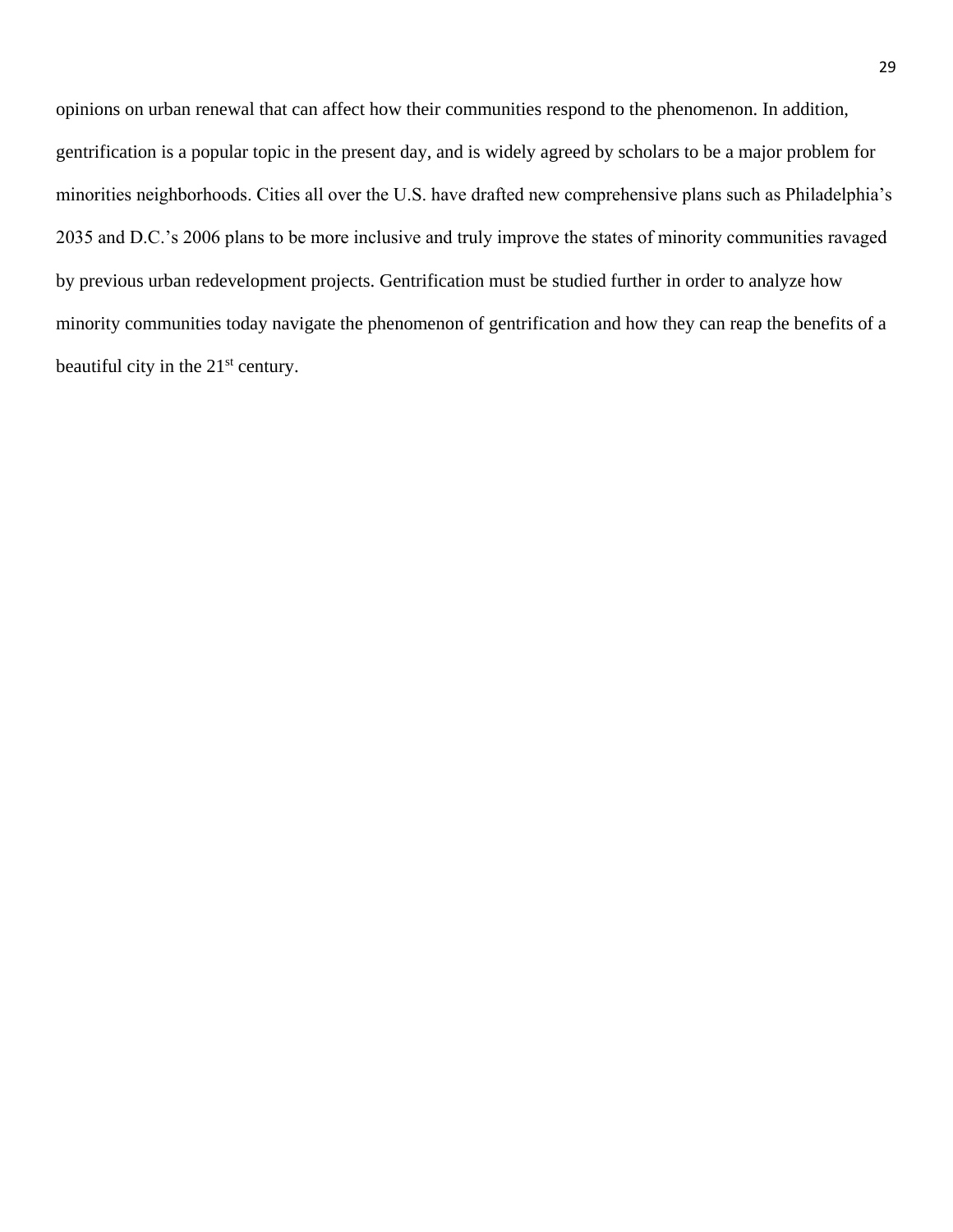#### Bibliography

#### **Primary Sources**

- Boldt, David R. "1972: 'the Year for Chinese': 1972: 'the Year for Chinese'." *The Washington Post, Times Herald,* Apr 03, 1972.
- Chinese Consolidated Benevolent Association of Washington, DC. "About Us."
- "D.C. Chinatown Site of Huge New Trade Center." *Asian Week,* May 26, 1983.
- Fisher, Marc. "'If the Price is Right, we Sell." *The Washington Post,* Jan 29, 1995.
- Gould, Harry. "Expressway Poses Crime Threat, Chinatown Fears." *Philadelphia Inquirer,* May 29, 1973.
- Hamilton, Martha M. "Chin-Lee Banking on Bipartisan Vote: Chin-Lee Banks on both Parties in Uphill Fight for Delegate Seat." *The Washington Post, Times Herald,* Aug 13, 1972.
- Hamilton, Martha M. and Ronald Taylor. "Voting Percentage in District was Lowest in City's History." *The Washington Post, Times Herald,* Nov 09, 1972.
- Hoffman, Ellen. "Dragons Cavort on H. Street." *The Washington Post, Times Herald,* Oct 12, 1970.
- Jones, William H. "Chinatown Rejuvenation Urged: Many Favor Trade and Community Center." *The Washington Post, Times Herald,* Feb 25, 1973.
- Leslie, Jacques. "Chinatown: Setting for a Poignant Tale of Paper Sons, the Gold Mountain and Plastic Pagodas: Potomac." *The Washington Post, Times Herald,* Apr 25, 1971.
- Lynton, Stephen J. "Far East Center to be Built in D.C.'s Chinatown: Far East Center to be Built in D.C.'s Chinatown." *The Washington Post,* May 13, 1983..
- Medsger, Betty. "Chinatown Not Home to most Chinese: Chinatown is no Longer Home to most Washington Chinese." *The Washington Post, Times Herald,* Dec 05, 1972.
- National Park Capital Park and Planning Commission. *Washington Present and Future: A General Summary of the Comprehensive Plan for the National Capital and its Environs.* Washington D.C, University of Illinois at Urbana-Champaign.
- *Philadelphia Evening Bulletin.* Nov 16, 1969. *Philadelphia Evening Bulletin Mounted Clippings*. Box 14. SCRC 169C. 1884-1729. Special Collections Research Center, Temple University Libraries, Philadelphia, Pennsylvania.
- Russ, Valerie. "At Tense Meeting about Proposed Callowhill Improvement District, Request for a Restart Fails." TCA Regional News, Jun 26, 2019[.](file:///C:/Users/chris/Downloads/)
- Russ, Valerie. "New Crane Chinatown apartments to open this month, but some ask: Where's the affordable housing?" *Philadelphia Inquirer*, July 11, 2019.
- Saperstein, Saundra. "Chinatown: Dreams for A Better Life: Chinatown: Dreams for a Better Life for the Old, New." *The Washington Post* Feb 24, 1985.
- Schism, Leslie. "A Neighborhood Struggles for a Revival: Focus: Philadelphia." *New York Times,* Nov 18, 1990.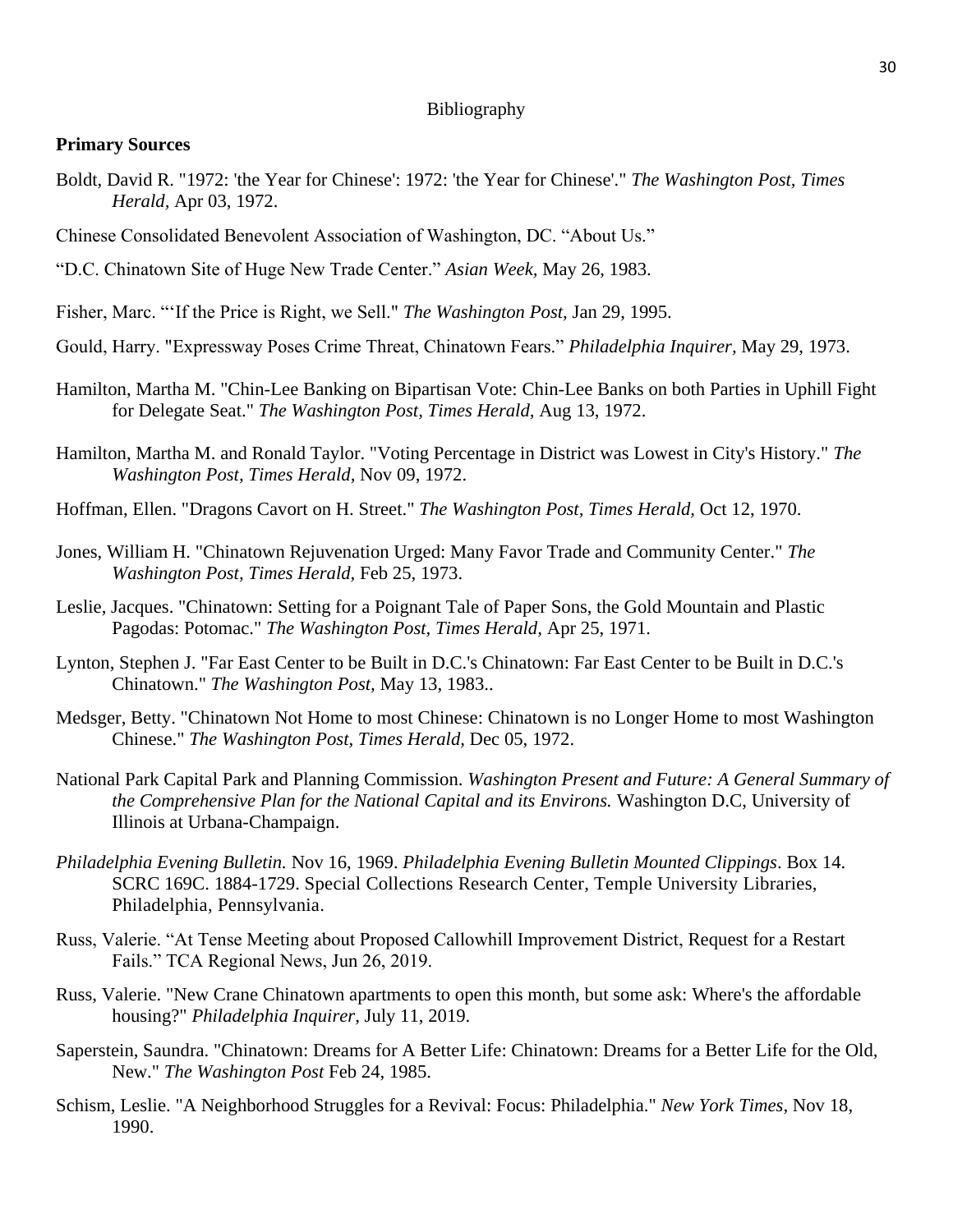- "The 1960 Comprehensive Plan: Philadelphia City Planning Commission." City of Philadelphia. Philadelphia City Planning Commission, May 4, 1960.
- "The Convention and Sports Arena Complex." *The Washington Post, Times Herald,* Feb 23, 1972.
- Townley, Rod. "Chinatown Fights for Its Life: Is a neighborhood beset with cruising prostitutes and flattened housing any place to bring up kids?" *Philadelphia Inquirer,* August 18, 1974.
- Wallace, Andy. "T.T. CHANG, 74; CALLED `MAYOR OF CHINATOWN'." *Philadelphia Inquirer,* Jul 26, 1996.
- Wang, Yanan. "D.C. 's Chinatown has Only 300 Chinese Americans Left, and they're Fighting to Stay. Rich People would Never have Lived here before. Now they're Trying to Buy Everything." *The Washington Post,* Jul 16, 2015.
- Wheeler, Linda. "Mixed Blessing for Chinatown: Chinatown's Property Values Climbing." *The Washington Post,* Jul 12, 1986[.](file:///C:/Users/chris/Downloads/)
- Waterman, Kathy Ann. "Chinatown: The Old Vs. the New: Chinatown Fights Battle to Preserve its Heritage." *The Washington Post.* Dec 02, 1989.
- *Yellow Seeds*. Vol 1, Number 6, pg. 2. September 1973. Box 639*. CCC Periodicals*. SCRC 396/1884-1639. Special Collections Research Center. Temple University Libraries. Philadelphia, Pennsylvania.

#### **Secondary Sources**

- Chaskin, R.J. and Joseph, M.L. "'Positive' Gentrification, Social Control and the 'Right to the City' in Mixed-Income Communities: Uses and Expectations of Space and Place." *International Journal of Urban and Regional Research* 37 (2013):480-502.
- Gibbons, Joseph, Michael S Barton, and Timothy T Reling. "Do Gentrifying Neighbourhoods Have Less Community? Evidence from Philadelphia." Urban Studies 57, no. 6 (May 2020): 1143–63.
- Hathaway, David and Ho Stephanie. "Small but Resilient: Washington's Chinatown over the Years." Washington History 15, no. 1 (2003): 42-61.
- Hwang, Jackelyn. "Pioneers of Gentrification: Transformation in Global Neighborhoods in Urban America in the Late Twentieth Century." *Demography* 53, no. 1 (2016): 189–213.
- Hyra, Derek S. "Conceptualizing the New Urban Renewal: Comparing the Past to the Present." *Urban Affairs Review* 48, no. 4 (July 2012): 498-527[.](file:///C:/Users/chris/Downloads/)
- Li, Chuo. "Postwar Urban Redevelopment and the Politics of Exclusion: The Case of San Francisco's Chinatown." *Journal of Planning History* 18, no. 1 (February 2019): 27-43[.](file:///C:/Users/chris/Downloads/)
- McGrew, Teron. "The History of Residential Segregation in the United States, Title VIII, and the Homeownership Remedy." *American Journal of Economics & Sociology* 77, no. 3/4 (May 2018): 1013– 1048.
- Naram, Kartik. "No Place Like Home: Racial Capitalism, Gentrification, and the Identity of Chinatown." *Asian American Policy Review* 27 (2017): 31-48.

Philadelphia Holy Redeemer Chinese Catholic Church and School. "Who We Are 簡介和背景." 2016.